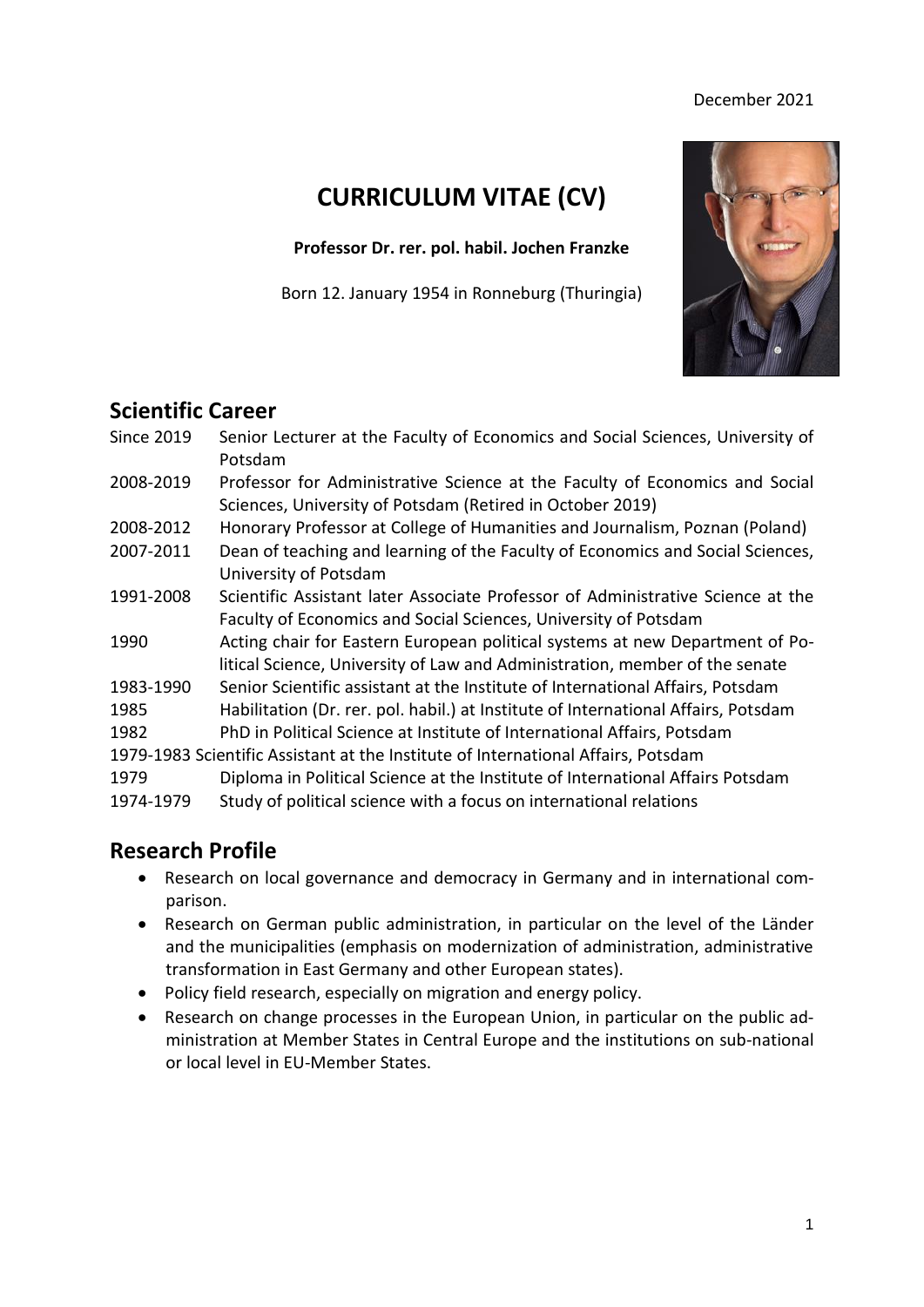# **Research Projects**

- ➢ 2021/2022: Workshop procedure on the status of cooperation between the submunicipal councils and the Potsdam city administration as well as the handling of the Potsdam city council with the resolutions of the sub-municipal councils, tender by the city of Potsdam.
- ➢ 2013/2016: Third-party funded project on the subject of "Energy Conflicts. Acceptance Criteria and Concepts of Justice for Different Renewable Energy Systems", jointly with the Potsdam Center for Climate Impact Research and the Christian Albrechts University in Kiel, founded by German Federal Ministry of Education and Research.
- ➢ 2013/2014: Project support for participatory budgeting in the county of Mansfeld-Südharz, funded by the county.
- ➢ 2012: Research project on the subject of "Alternatives to the restructuring of the municipal structures in the city of Sonnewalde", funded by the Local Government Institute at the university of Potsdam (together with Ihno Gebhardt).
- ➢ 2011/2012: Research project on "Good Urban Governance Research. Case Study about participatory budgeting in Berlin-Lichtenberg", funded by the Dutch Foundation for the Promotion of Science (together with Eva Roeder).
- ➢ 2011: Research project "Making employment structures more flexible in local government", founded by the Hans Böckler Foundation.
- ➢ 2007: Research project on the topic of "Personnel management in area and functional reforms", funded by the Hans Böckler Foundation (together with Dr. Christiane Bücher and Jens Tessmann).
- ➢ 1997/1999: Joint European Module "Sub-national Government in Europe", participation in a working group of university teachers from different European countries on questions of sub-national government in Europe, development of a common curriculum and elaboration of a 'Teachers Manual' on this topic, founded by the European Commission.
- ➢ 2001/2007: DFG project on the topic of "Development conditions, organization and efficiency of central government administration in Central and Eastern Europe", participation in the preparation and implementation of the project under the direction of Prof. Dr. Jann, coordinating the working group, research module Slovakia, founded by the German Research Foundation.
- ➢ 2001/2003: SOCRTAES-GRUNTVIG project on "Learning partnership in adult education on quality management and other cross-sectional aspects of public administration", thirdparty funded project together with the University of Public Administration in Bialystok (Poland) and the University of Pardubice (Czech Republic); Participation in the preparation and implementation of the project, project manager in Germany, development of a joint curriculum, founded by the SOCRTAES-GRUNTVIG program.

# **Doctoral supervision**

- ➢ Jens Tessmann on "Opportunities, risks, success factors and the implementation of the regionalization of regional authorities in Germany" (2010);
- ➢ René Geißler on "Budget consolidation in major German cities. Institutional Patterns and Actor Constellations" (2010);
- ➢ Marcel Tietz on "European administrative management: comparison of capitals of new and old EU member states using the example of citizen services" (2014);
- $\triangleright$  Ivo Lormes on the topic "From the renaissance of the (energy) economically active municipality!? An exploratory study of (re-) communalization of the energy supply" (2015);
- ➢ Claudia Reim on "Local European Commissioners" (2016).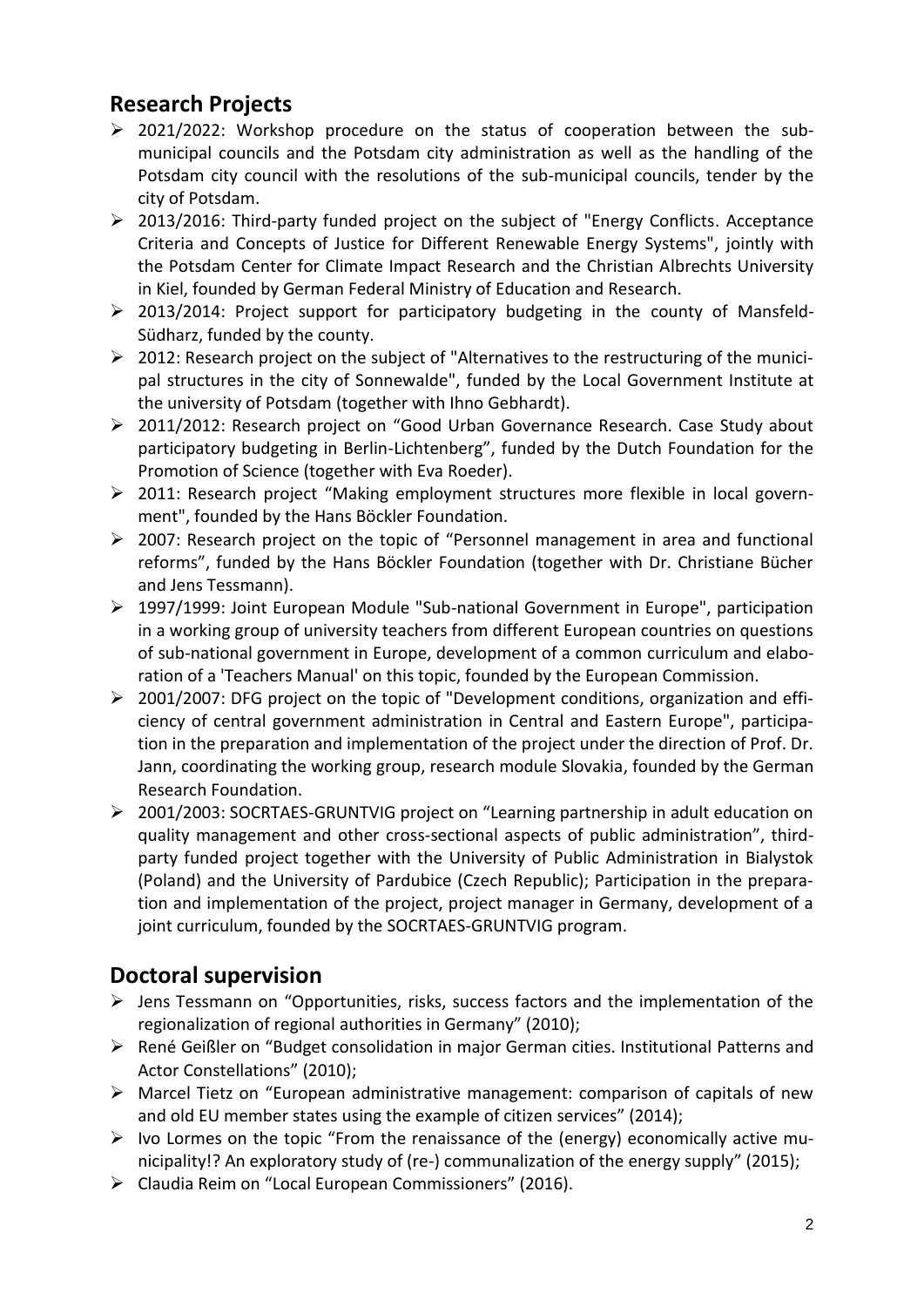# **Membership in Professional Bodies**

- ➢ **Membership of International Professional Bodies**: e. g. member of the Accreditation Committee of the International Commission on Accreditation of Public Administration education and training (ICAPA) of the International Association of Schools and Institutes of Administration (IASIA) (since 2021), Corresponding-Member of the IGU-Commission Geography of Governance, Co-editor of the book series "Palgrave Studies in Sub-National Governance"; Co-Chair of Permanent Study Group of the European Group of Administrative Science "Local governance and democracy" (2005-2019), ECPR Groups "Local government and Politics", "Democratic innovations" and "Central and Eastern European Politics".
- ➢ **Membership of National Professional Bodies**: Executive Board member at Institute for Local Government Studies, University of Potsdam.
- ➢ **Membership of Scientific Advisory Boards:** Yearbook of *European Integration* Adam-Mickiewicz-University Poznań (Poland), Journal *Stosunki Międzynarodowe* (International Relations Journal) of the Institute of International Relations at the University Warzaw (PISM) (Poland), *Studies of Transition States and Societies* at University Tallinn (Estonia), *Vestnik Politologia,* People's friendship university Moscow (Russia), *Critical Studies* Poznan (Poland), *WeltTrends*, Potsdam, Co-editor of the book series *Palgrave Studies in Sub-National Governance*, editor-in-chief (1993 to 1995) and deputy Editor-in-chief (1995- 2014) of the German-Polish magazine for international politics and comparative studies *WeltTrends*, editor of the series online-paper *Change in public administration in Central and Eastern Europe* (2004-2007).

# **Teaching Experience Abroad**

Full visiting Professor at Adam-Mickiewicz-University Poznań (Poland) (Summer Term 2015), guest lecturer at the same university (since 2012) as well as at the Charles University Prague (Czech Republic) (since 2015), Russian People's Friendship University Moscow and Russian Academy of State Service at the President of the Russian Federation Moscow (Russia), the Academy of Civil Service under the President of Kazakhstan (Kazakhstan), the Universities of Lund and Umea (Schweden), the University of Vaasa (Finland), the University Complutense Madrid (Spain), the Universities Tilburg and ERASMUS Rotterdam (Netherlands).

# **Bibliography**

### **Monographs, Books and Editorships**

- (1) *Local Integration of Migrants Policy. European Experiences and Challenges (2021)*, Basingstoke: Palgrave Macmillan (Buchserie "Palgrave Studies in Sub-National Governance"), edited together with José Ruano.
- (2) *The Future of Local Self Government (2021)*, Basingstoke: Palgrave Macmillan, edited together with Tomas Bergström, Sabine Kuhlmann and Ellen Wayenberg.
- (3) *Migrationspolitik in [Deutschland](https://opac.ub.uni-potsdam.de/DB=1/SET=1/TTL=5/MAT=/NOMAT=T/CLK?IKT=1016&TRM=Deutschland) und [Polen:](https://opac.ub.uni-potsdam.de/DB=1/SET=1/TTL=5/MAT=/NOMAT=T/CLK?IKT=1016&TRM=Polen) [Herausforderungen](https://opac.ub.uni-potsdam.de/DB=1/SET=1/TTL=5/MAT=/NOMAT=T/CLK?IKT=1016&TRM=Herausforderungen) und [Lösungsansätze](https://opac.ub.uni-potsdam.de/DB=1/SET=1/TTL=5/MAT=/NOMAT=T/CLK?IKT=1016&TRM=Lo%CC%88sungsansa%CC%88tze) in der [europäischen](https://opac.ub.uni-potsdam.de/DB=1/SET=1/TTL=5/MAT=/NOMAT=T/CLK?IKT=1016&TRM=europa%CC%88ischen) [Flüchtlingskrise](https://opac.ub.uni-potsdam.de/DB=1/SET=1/TTL=5/MAT=/NOMAT=T/CLK?IKT=1016&TRM=Flu%CC%88chtlingskrise) (2017)*, Potsdam: WeltTrends (Potsdamer Textbücher, 31), gemeinsam herausgegeben mit Bogdan [Koszel](https://opac.ub.uni-potsdam.de/DB=1/SET=1/TTL=5/MAT=/NOMAT=T/CLK?IKT=1016&TRM=Koszel) und [Andrzej](https://opac.ub.uni-potsdam.de/DB=1/SET=1/TTL=5/MAT=/NOMAT=T/CLK?IKT=1016&TRM=Andrzej) [Sakson.](https://opac.ub.uni-potsdam.de/DB=1/SET=1/TTL=5/MAT=/NOMAT=T/CLK?IKT=1016&TRM=Sakson)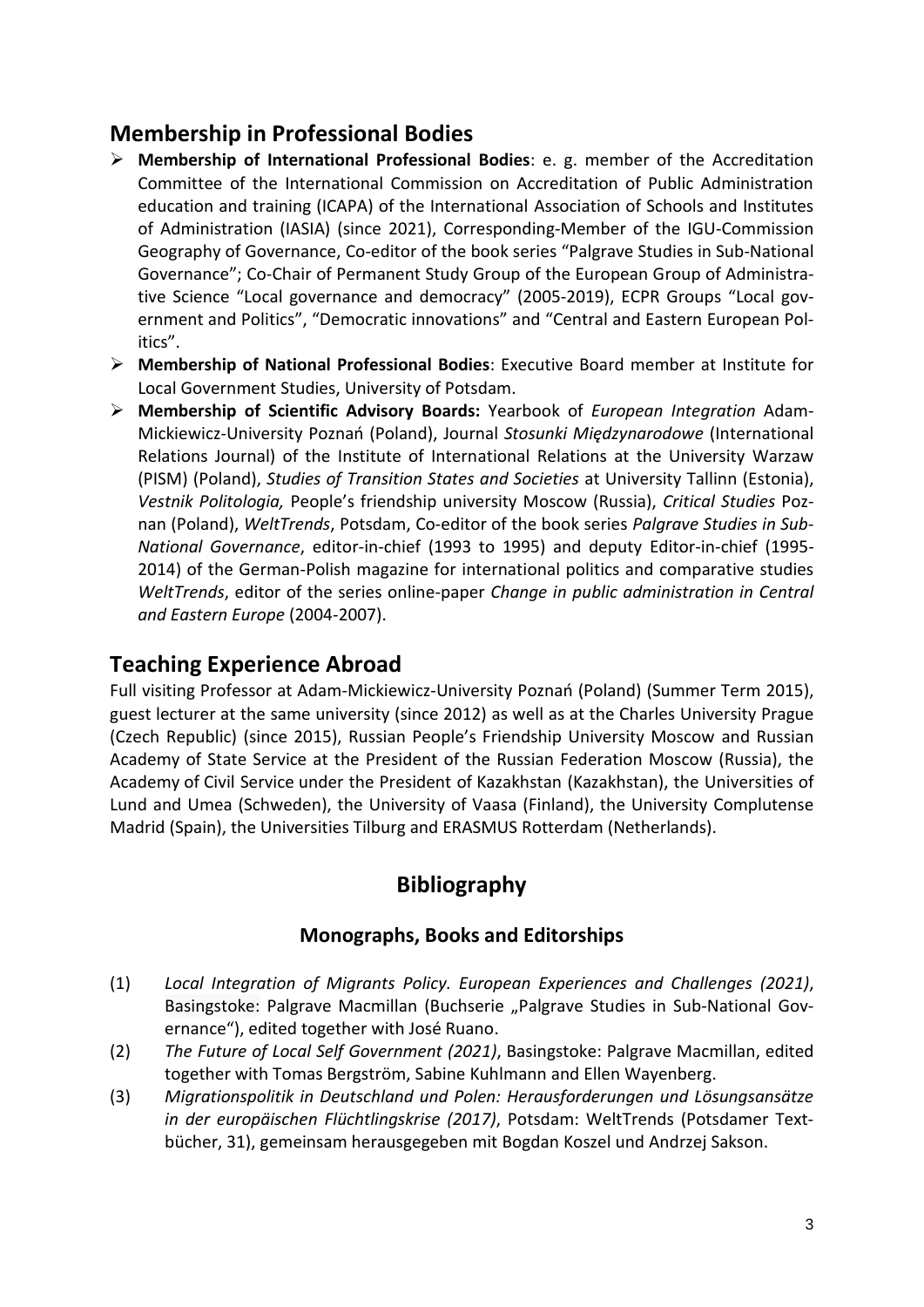- (4) *The European Union and Russia. Causes of the Crisis and Potential for Cooperation (2016)*, Potsdam: Universitätsverlag (Potsdamer Textbücher, 28), edited together with Bogdan Koszel and Andrej Kinyakin.
- (5) *Der gut organisierte Staat (2015)*, Baden-Baden: Nomos Verlag, gemeinsam mit Marian Döhler und Kai Wegrich herausgegeben.
- (6) *Die Kooperation zwischen der EU und Russland. Konzepte, Prioritäten und Defizite (2013)*, Potsdam: Universitätsverlag (Potsdamer Textbücher, 18), gemeinsam mit Bogdan Koszel und Andrej Kinyakin herausgegeben.
- (7) *Starke Kommunen in leistungsfähigen Ländern. Der Beitrag von Funktional- und Territorialreformen (2013)*, Potsdam: Universitätsverlag (KWI Schriften, 7), gemeinsam mit Hartmut Bauer und Christiane Büchner herausgegeben.
- (8) *Wege aus der Krise. Polnische und deutsche Standpunkte zur Europäischen Union* (Drogi [wyjś](https://opac.ub.uni-potsdam.de/DB=1/SET=2/TTL=17/MAT=/NOMAT=T/CLK?IKT=1016&TRM=wyjs%CC%81cia)cia [z](https://opac.ub.uni-potsdam.de/DB=1/SET=2/TTL=17/MAT=/NOMAT=T/CLK?IKT=1016&TRM=z) [kryzysu](https://opac.ub.uni-potsdam.de/DB=1/SET=2/TTL=17/MAT=/NOMAT=T/CLK?IKT=1016&TRM=kryzysu) [Unii](https://opac.ub.uni-potsdam.de/DB=1/SET=2/TTL=17/MAT=/NOMAT=T/CLK?IKT=1016&TRM=Unii) [Europejskiej:](https://opac.ub.uni-potsdam.de/DB=1/SET=2/TTL=17/MAT=/NOMAT=T/CLK?IKT=1016&TRM=Europejskiej) [perspektywa](https://opac.ub.uni-potsdam.de/DB=1/SET=2/TTL=17/MAT=/NOMAT=T/CLK?IKT=1016&TRM=perspektywa) [Polska](https://opac.ub.uni-potsdam.de/DB=1/SET=2/TTL=17/MAT=/NOMAT=T/CLK?IKT=1016&TRM=Polska) i [Niemiecka\)](https://opac.ub.uni-potsdam.de/DB=1/SET=2/TTL=17/MAT=/NOMAT=T/CLK?IKT=1016&TRM=Niemiecka) (2013), Poznań: Wyd. Naukowe WNPiD UAM, gemeinsam mit Bogdan Koszel und Andrzej Sakson herausgegeben (in polnischer Sprache).
- (9) *Europa als Inspiration und Herausforderung: Sozialwissenschaftliche Sichten aus Deutschland und Polen (2011)*, Potsdam: Universitätsverlag (Welt-Trends Papiere, 15), Herausgeber.
- (10) *Bürgerhaushalte. Chancen und Grenzen (2010)*, Berlin: edition Sigma, gemeinsam mit Heinz Kleger.
- (11) *Das Land Brandenburg. Eine politische Landeskunde (2009)*, Potsdam: Brandenburgischen Landeszentrale für politische Bildung, 5. überarb. Auflage, gemeinsam mit Christiane Büchner.
- (12) *Bürgerhaushalt ohne Bürger? Analyse der Ergebnisse einer Bürgerbefragung in der Stadt Potsdam im Frühjahr 2007 (2009),* Potsdam: Universitätsverlag, gemeinsam mit Heinz Kleger.
- (13) *Die "dritte Generation": Essays und Beiträge zu den deutsch-polnischen Beziehungen* (2008), Potsdam: Universitätsverlag (WeltTrends, Thesis, 2), gemeinsam mit Kilian Kindelberger, Bogdan Koszel, Raimund Krämer und Andrzej Sakson herausgegeben.
- (14) *Wasser. Zukunftsressource zwischen Menschenrecht und Wirtschaftsgut, Konflikt und Kooperation (2007)*, Brandenburgische Landeszentrale für politische Bildung, Potsdam (Reihe "Internationale Probleme und Perspektiven", 17), Herausgeber.
- (15) *Tensions between Local Governance and Local Democracy (2007)*, Reed Elsevier: Den Haag (Book Series "Local Governance and Democracy, 1), edited together with Linze Schaap, José Ruano and Marcel Boogers.
- (16) *Making Civil Societies Work (2006)*, Potsdam: Universitätsverlag, Editor.
- (17) *Kommunaler Bürgerhaushalt in Theorie und Praxis am Beispiel Potsdams: Theoretische Reflektionen, zusammenfassende Thesen und Dokumentation eines begleitenden Projektseminars (2006),* Potsdam: Universitätsverlag, gemeinsam mit Heinz Kleger herausgegeben.
- (18) *Europa in der Denkpause. Wege aus der Verfassungskrise (2005)*, Potsdam: Brandenburgische Landeszentrale für politische Bildung, Herausgeber.
- (19) *Das Land Brandenburg. Eine politische Landeskunde (2005)*, Potsdam: Brandenburgische Landeszentrale für politische Bildung, 4. überarb. Auflage, gemeinsam mit Christiane Büchner.
- (20) *Das moderne Polen. Staat und Gesellschaft im Wandel (2004)*, Berlin: Berliner Debatte Wissenschaftsverlag (Potsdamer Textbücher, 8), Herausgeber.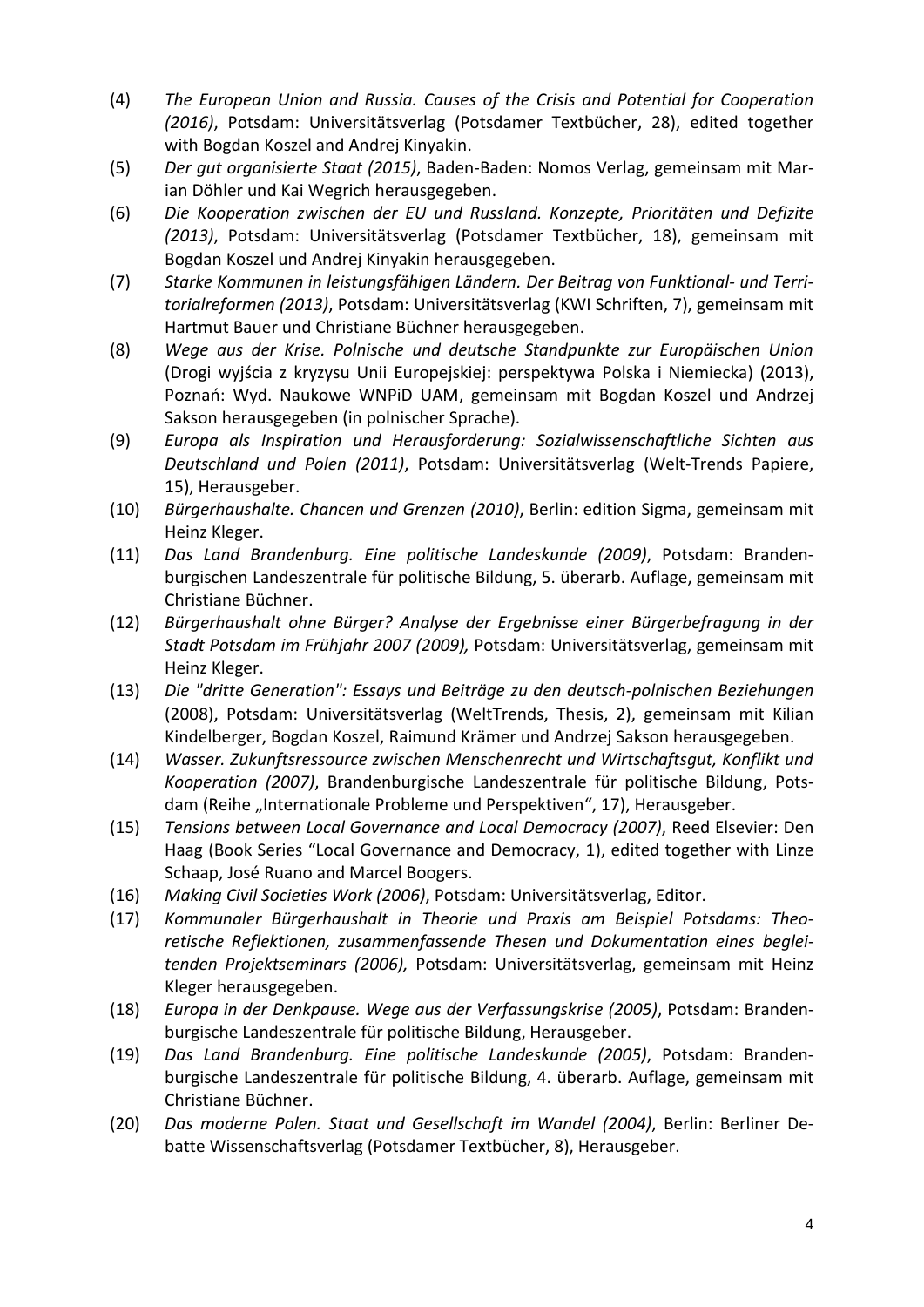- (21) *Die verschwundene Diplomatie: Beiträge zur Außenpolitik der DDR (2003)*, Berlin: Berliner Debatte Wissenschaftsverlag (Potsdamer Textbücher, 6), gemeinsam herausgegeben mit Erhard Crome und Raimund Krämer.
- (22) *Das Land Brandenburg: Kleine politische Landeskunde (2002),* 3., überarb. Aufl., Potsdam: Brandenburgische Landeszentrale für politische Bildung, gemeinsam mit Christiane Büchner.
- (23) *Przyjazn norodow czy przyjazn zalecona? Stosunki miedzy NDR i PRL* (Die Beziehungen zwischen der DDR und der VR Polen) (2001), Poznań: Instytut Zachodni (in polnischer Sprache).
- (24) *Das Land Brandenburg: Kleine politische Landeskunde (1999),* 2., überarb. Aufl., Potsdam: Brandenburgische Landeszentrale für politische Bildung, gemeinsam mit Christiane Büchner.
- (25) *Kommunale Selbstverwaltung*. *Beiträge zur Debatte* (1999), Berlin: Berliner Debatte Wissenschaftsverlag (Potsdamer Textbücher; 5), gemeinsam herausgegeben mit Christiane Büchner.
- (26) *Polen. Staat und Gesellschaft im Wandel. Beiträge zur Debatte (1998)*, Berlin: Berliner Debatte Wissenschaftsverlag (Potsdamer Textbücher; 2), Herausgeber.
- (27) *Das Land Brandenburg. Eine politische Landeskunde (1997)*, Potsdam: Brandenburgischen Landeszentrale für politische Bildung, gemeinsame mit Christiane Büchner.
- (28) *Rußland heute. Staat und Gesellschaft im Umbruch (1997)*, Berlin: Berliner Debatte Wissenschaftsverlag (Publikation der Brandenburgischen Landeszentrale für politische Bildung), gemeinsam mit Sergej Henke.
- (29) *Nation und Nationalismus. Aspekte der Annäherung an das Phänomen des Nationalen nach dem Ende des Ost-West-Konfliktes (1993)*, Berlin: Gesellschaft für sozialwissenschaftliche Forschung und Publizistik, gemeinsam herausgegeben mit Erhard Crome.
- (30) *Rußland im Umbruch (1992)*, Berliner Europa Forum: Berlin 1992 (Sonderheft).
- (31) *Aktuelle Aspekte der Politik der UdSSR im subsaharischen Afrika (1987)*, Potsdam (Aktuelle Beiträge der Staats- und Rechtswissenschaft, 350).
- (32) *Verträge über Freundschaft und Zusammenarbeit zwischen sozialistischen Staaten und befreiten Ländern (1971-1983) (1983)*, Potsdam (Aktuelle Beiträge der Staatsund Rechtswissenschaft, 279).

### **Articles and Chapters in Anthologies**

- (33) *German Local Authorities in the COVID-19 Pandemic. Challenges, impacts and adaptations*, in: Nunes Silva, C. (ed.) (2022): Local Government and the COVID-19 Pandem-ic. A Global Perspective, Springer VS (Series "[Local and Urban Governance](https://www.springer.com/series/16129)") (in Print).
- (34) *German Local Authorities coping with the Covid-19 pandemic: Capacities and autonomy under Stress (2021)*, in: N. Kada, H. Wollmann (dir.) et collectif GRALE, Droit et Gestion des collectivités locales 2021: L'administration locale face à la crise sanitaire (Lokale Verwaltung angesichts der Gesundheitskrise), éd. Le Moniteur, Oct. 2021, pp. 258-272, gemeinsam mit Sabine Kuhlmann.
- (35) *New Challenges in Local Migrant Integration Policy in Europe (2021)*, in: Jochen Franzke/ José M. Ruano de la Fuente *(eds.):* Local Integration of Migrants Policy. European Experiences and Challenges, Basingstoke: Palgrave Macmillan, pp. 1-10 (Book series "Palgrave Studies in Sub-National Governance"), gemeinsam mit José M. Ruano de la Fuente.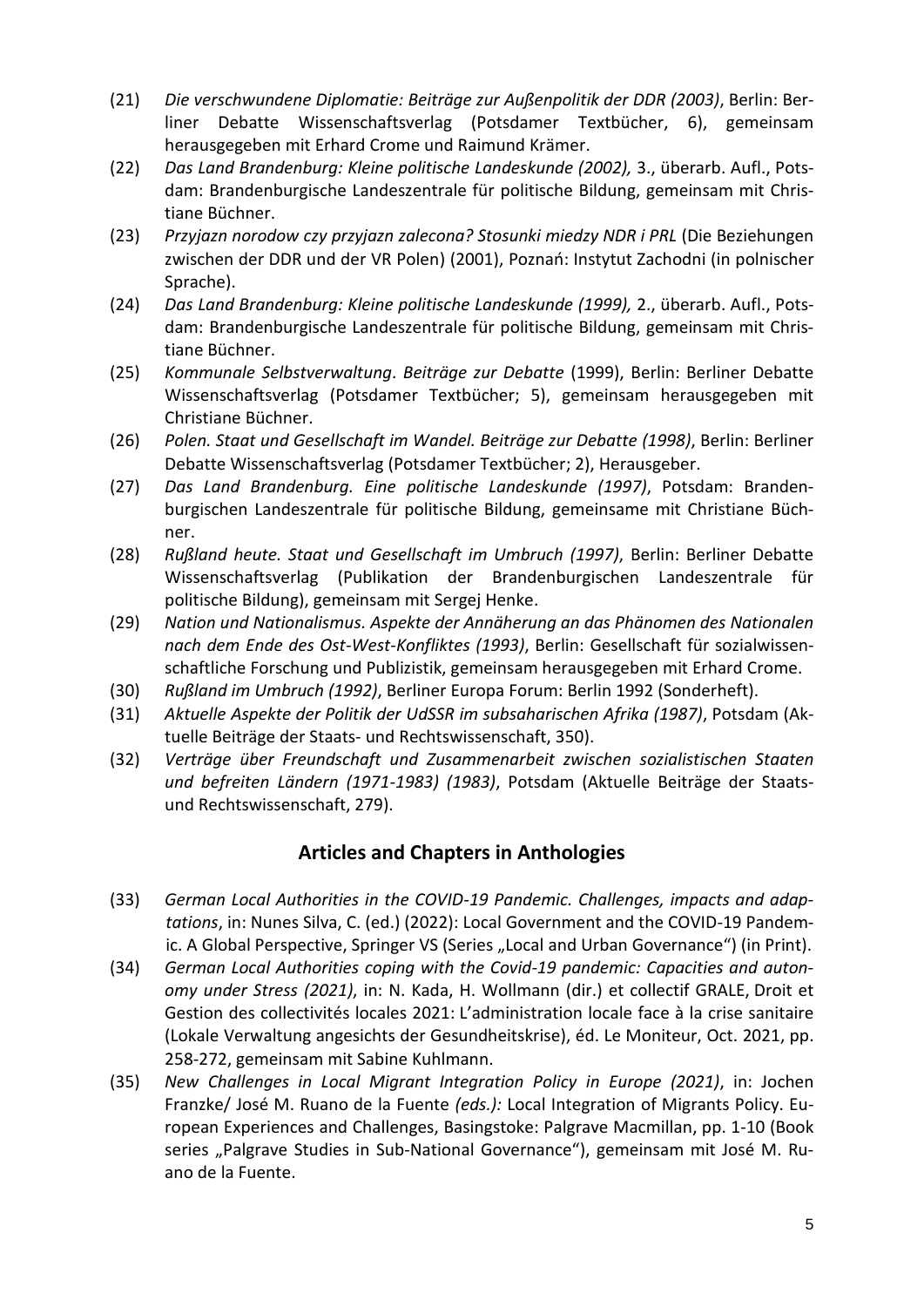- (36) *Germany: From Denied Immigration to Integration of Migrants (2021)*, in: Jochen Franzke/ José M. Ruano de la Fuente *(eds.):* Local Integration of Migrants Policy. European Experiences and Challenges, Basingstoke: Palgrave Macmillan, pp. 107-122 (Book series "Palgrave Studies in Sub-National Governance").
- (37) *Integrating Immigrants: Capacities and Challenges for Local Authorities in Europe (2021)*, in: Jochen Franzke/ José M. Ruano de la Fuente *(eds.):* Local Integration of Migrants Policy. European Experiences and Challenges, Basingstoke: Palgrave Macmillan, pp. 311-324 (Book series "Palgrave Studies in Sub-National Governance").
- (38) *Conclusions: An Overview of Local Migrant Integration Policies in Europe (2021)*, in: Jochen Franzke/ José M. Ruano de la Fuente *(eds.):* Local Integration of Migrants Policy. European Experiences and Challenges, Basingstoke: Palgrave Macmillan, pp. 335- 344 (Book series "Palgrave Studies in Sub-National Governance"), gemeinsam mit José M. Ruano de la Fuente.
- (39) *[The Essence and Transformation of Local Self-Government in Western Europe](https://link.springer.com/chapter/10.1007/978-3-030-56059-1_1) (2021)*, in: Tomas Bergström, Jochen Franzke, Sabine Kuhlmann und Ellen Wayenberg (eds.): The Future of Local Self Government, Basingstoke: Palgrave Macmillan, pp. 1-14, gemeinsam mit Sabine Kuhlmann, Ellen Wayenberg und Tomas Bergström.
- (40) *[Beyond Charter and Index: Reassessing Local Autonomy](https://link.springer.com/chapter/10.1007/978-3-030-56059-1_3) (2021)*, in: Tomas Bergström, Jochen Franzke, Sabine Kuhlmann und Ellen Wayenberg (eds.): *The Future of Local Self Government*, Basingstoke: Palgrave Macmillan, pp. 31-42, gemeinsam mit Linze Schaap.
- (41) *[Future Outlook and Scenarios](https://link.springer.com/chapter/10.1007/978-3-030-56059-1_20) (2021)*, in: Tomas Bergström, Jochen Franzke, Sabine Kuhlmann und Ellen Wayenberg (eds.): The Future of Local Self Government, Basingstoke: Palgrave Macmillan, pp. 287-291, gemeinsam mit Sabine Kuhlmann, Ellen Wayenberg und Tomas Bergström.
- (42) *Land Brandenburg (2021),* In: Andersen U., Bogumil J., Marschall S., Woyke W. (Hrsg.) Handwörterbuch des politischen Systems der Bundesrepublik Deutschland, Wiesbaden: Springer VS, S. 518-525.
- (43) *Deutschlands Krisenmanagement in der CORONA-Pandemie. Herausforderungen eines föderalen politisch-administrativen Systems (2021)*; in: Rocznik Integracji Europejsiej (Jahrbuch der Europäischen Integration), Poznań, Jahrgang 2021 (Nr. 14), S. 321-339.
- (44) *Antikrisenmanagement deutscher Kommunen in der Covid-19 Pandemie. Eine Zwischenbilanz nach 100 Tagen* (2020), (Антикризисное управление немецких муниципали-тетов в условиях пандемии. COVID-19: промежуточные итоги 100 дней), In: Kафедрa террито-риального развития им. В.Л. Глазычева, ГОРОДСКИЕ ИССЛЕДОВАНИЯ: ТЕОРИЯ И ПРАКТИКА (Stadtentwicklung: Theorie und Praxis), Москва Издательство «Проспект», c. 39-55.
- (45) *Combining European Research on Local Governance and Local Democracy (2019)*, In: Ongaro E. (eds.): Public Administration in Europe. Governance and Public Management, Cham: Palgrave Macmillan, pp. 135-145, gemeinsam mit Thomas Bergström, Colin Copus, Jose Ruano, Linze Schaap und Hanna Vakkala.
- (46) *Traditions, problems and challenges of inter-municipal cooperation in the German federal state of Brandenburg (2018)*, In: [Teles, Filipe,](https://opac.ub.uni-potsdam.de/DB=1/SET=1/TTL=4/MAT=/NOMAT=T/REL?PPN=846224755) [Swianiewicz, Pawel \(eds.\),](https://opac.ub.uni-potsdam.de/DB=1/SET=1/TTL=4/MAT=/NOMAT=T/REL?PPN=846224755) Inter-[Municipal](https://opac.ub.uni-potsdam.de/DB=1/SET=1/TTL=4/MAT=/NOMAT=T/REL?PPN=846224755) [Cooperation](https://opac.ub.uni-potsdam.de/DB=1/SET=1/TTL=4/MAT=/NOMAT=T/CLK?IKT=1016&TRM=Cooperation) in [Europe:](https://opac.ub.uni-potsdam.de/DB=1/SET=1/TTL=4/MAT=/NOMAT=T/CLK?IKT=1016&TRM=Europe) [Institutions](https://opac.ub.uni-potsdam.de/DB=1/SET=1/TTL=4/MAT=/NOMAT=T/CLK?IKT=1016&TRM=Institutions) and [Governance,](https://opac.ub.uni-potsdam.de/DB=1/SET=1/TTL=4/MAT=/NOMAT=T/CLK?IKT=1016&TRM=Governance) Cham: Palgrave Macmillan, pp. 198-208.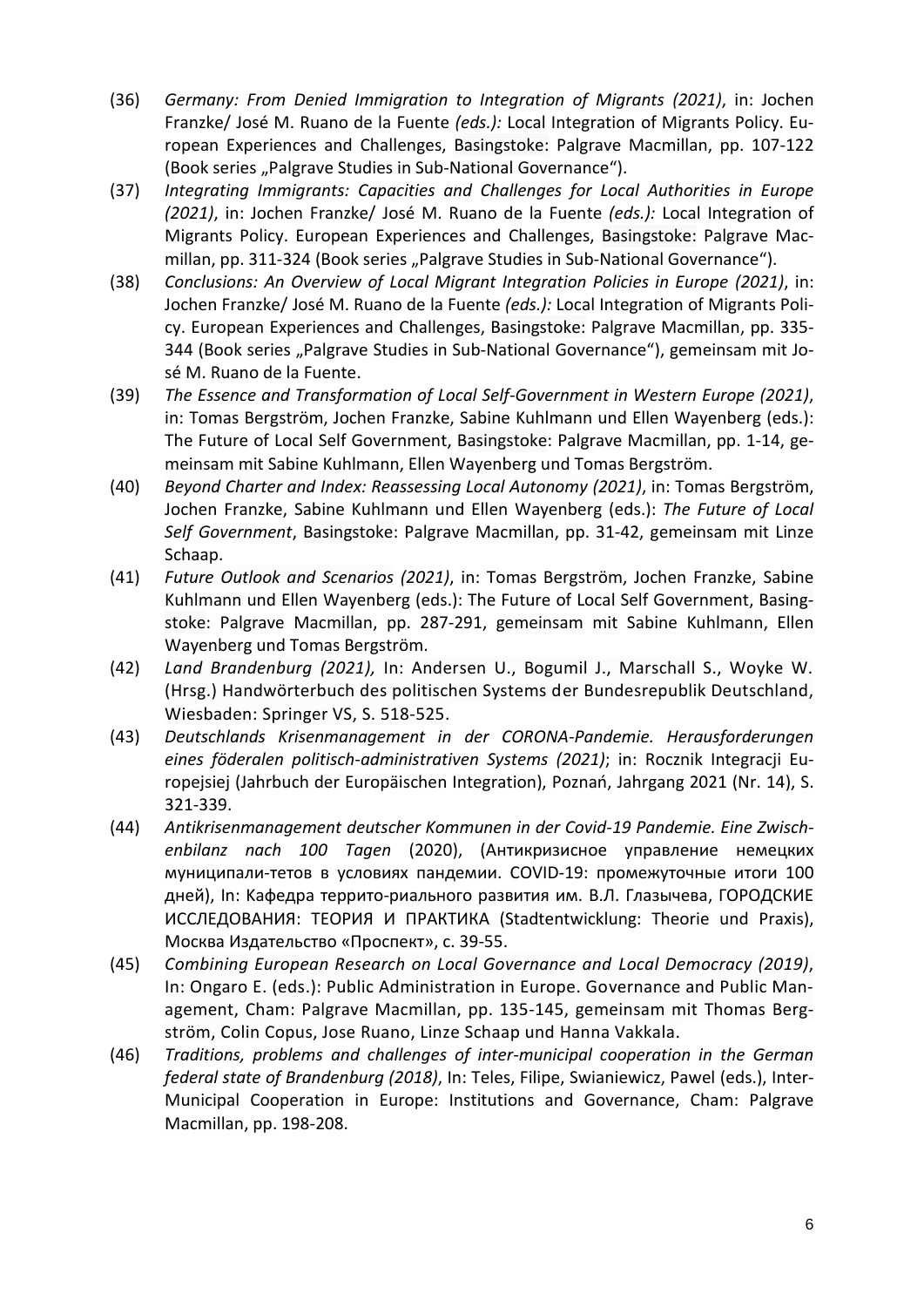- (47) *Geopolitical challenges for the future of European Union policy towards eastern Europe* (2017), in: Heinemann, M./Slodczyk (Hrsg.), Politics vs. economics, Potsdam: WeltTrends, S. 251-261 (Potsdamer Textbücher, 30).
- (48) *Migrations- und Flüchtlingspolitik als Mehrebenenproblem (2017)*, in: Migrationspolitik in [Deutschland](https://opac.ub.uni-potsdam.de/DB=1/SET=1/TTL=5/MAT=/NOMAT=T/CLK?IKT=1016&TRM=Deutschland) und [Polen:](https://opac.ub.uni-potsdam.de/DB=1/SET=1/TTL=5/MAT=/NOMAT=T/CLK?IKT=1016&TRM=Polen) [Herausforderungen](https://opac.ub.uni-potsdam.de/DB=1/SET=1/TTL=5/MAT=/NOMAT=T/CLK?IKT=1016&TRM=Herausforderungen) und [Lösungsansätze](https://opac.ub.uni-potsdam.de/DB=1/SET=1/TTL=5/MAT=/NOMAT=T/CLK?IKT=1016&TRM=Lo%CC%88sungsansa%CC%88tze) in der [eu](https://opac.ub.uni-potsdam.de/DB=1/SET=1/TTL=5/MAT=/NOMAT=T/CLK?IKT=1016&TRM=europa%CC%88ischen)[ropäischen](https://opac.ub.uni-potsdam.de/DB=1/SET=1/TTL=5/MAT=/NOMAT=T/CLK?IKT=1016&TRM=europa%CC%88ischen) [Flüchtlingskrise,](https://opac.ub.uni-potsdam.de/DB=1/SET=1/TTL=5/MAT=/NOMAT=T/CLK?IKT=1016&TRM=Flu%CC%88chtlingskrise) Potsdam: WeltTrends, S. 19-42 (Potsdamer Textbücher, 31), gemeinsam herausgegeben mit Bogdan [Koszel](https://opac.ub.uni-potsdam.de/DB=1/SET=1/TTL=5/MAT=/NOMAT=T/CLK?IKT=1016&TRM=Koszel) und [Andrzej](https://opac.ub.uni-potsdam.de/DB=1/SET=1/TTL=5/MAT=/NOMAT=T/CLK?IKT=1016&TRM=Andrzej) [Sakson.](https://opac.ub.uni-potsdam.de/DB=1/SET=1/TTL=5/MAT=/NOMAT=T/CLK?IKT=1016&TRM=Sakson)
- (49) *Kommunale Verwaltungs- und Gebietsreformen. Ein Dauerbrenner (2017),* In: Thomas Weith, Christian Strauß (Hrsg.): , Im Plan oder ohne Plan?' Raumplanung in (Ost-)Deutschland seit 1989/90, Münster: Waxmann Verlag, S. 95-110.
- (50) *Geopolitical challenges for the prospective EU-Policy towards Russia (2017)*, in: Maik Heinemann / Janusz Słodczyk (eds.): Politics vs. Economics, Consequences and Economic Challenges for the East-West Partnership, WeltTrends Potsdamer Wissenschaftsverlag, S. 251-262 (Potsdamer Textbücher, Bd. 30).
- (51) *Mineral companies as local stakeholders: [Problems of cooperation with local authori](http://sites.socialsciences.manoa.hawaii.edu/css/demr2015/_papers/franzke-jochen.pdf)[ties](http://sites.socialsciences.manoa.hawaii.edu/css/demr2015/_papers/franzke-jochen.pdf) and other local stakeholders (2016)*, in: Dick Pratt (ed.): Perspectives on the development of energy and mineral sources in Hawaii, Germany and Mongolia, Ulaanbataar: Mongolian National Academy of Governance, pp. 239-256.
- (52) *Does intermunicipal cooperation Lead to Territorial consolidation? A comparetative Analyse of Selected European Cases in Times of Crisis (2016)*; in: Sabine Kuhlmann/Geert Bouckaert (eds.): Local public sector reforms in times of crisis. National trajectories and international comparison, London: Palgrave Macmillan, together with Daniel Klimovsky and Uros Pinteric.
- (53) *Structure of the Local Tiers in Germany: Trends and Challenges in Local Governance and Autonomy (2016)*, in: Ugur Sadioglu / Kadir Dede (eds.): Comparative Studies and Regionally-Focused Cases Examining Local Governments, Hershey, Pennsylvania, USA: IGI Global, pp. 51-70.
- (54) *Kommunale Institutionenentwicklung in Ostdeutschland. Eine (Zwischen-)Bilanz nach 25 Jahren (2015)*; in: Marian Döhler / Jochen Franzke / Kai Wegrich (Hrsg.): Der gut organisierte Staat. Baden-Baden: Nomos Verlag, S. 361-381.
- (55) *Einleitung: Politik, Verwaltung und Organisation - und Governance?* (2015), in: Marian Döhler / Jochen Franzke / Kai Wegrich (Hrsg.): Der gut organisierte Staat. Baden-Baden: Nomos Verlag, S. 9-30, gemeinsam mit Marian Döhler und Kai Wegrich.
- (56) *Participatory Budgeting in Berlin-Lichtenberg: An Example of Good Urban Governance?* (2015), In: Leon van den Dool / Frank Hendriks / Linze Schaap / Alberto Gianoli: The Quest for Good Urban Governance: Theoretical Reflections and International Practices, Heidelberg: Springer VS-Verlag, S. 87-105 (Book Series Urban and Regional Research International), together with Eva Roeder.
- (57) *Engagierte Bürger und lokale Macht: Verändert Partizipation städtische Herrschaft?* (2014) in: Gianni D'Amato / Ireneusz Pawel Karolewski (Hrsg.), Bürgerschaft und demokratische Regierbarkeit in Deutschland und Europa, Baden-Baden: Nomos Verlag, S. 235-253.
- (58) *Current Problems of Local Governance and Democracy in Germany between Europeanization and Financial Crisis (2014)*, In: Ömürgönülşen, U. / Sadioğlu, U. (Eds.): Local Governance Today: European and Turkish Experience in Local Politics, Democracy and Governance and Reciprocal Lessons, Ankara: Union of Municipalities of Turkey, pp. 55-67.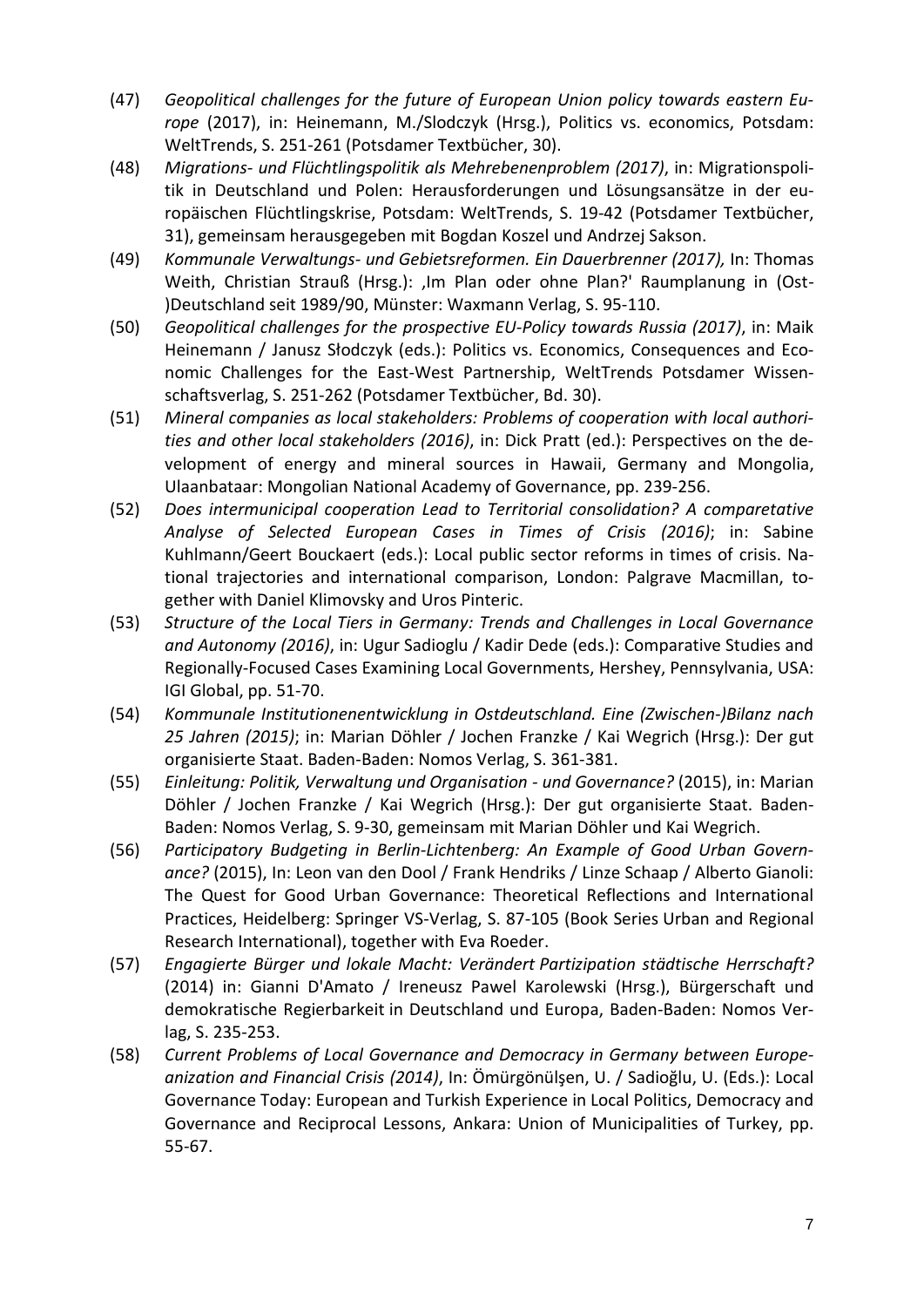- (59) *Entstehung der Verfassung des Landes Brandenburg (2014)*, in: Vladimir I. Fadeev / Carola Schulze (Hrsg.): Verfassungsentwicklung in Russland und Deutschland, Potsdam: Universitätsverlag 2014, S. 17-28 (gemeinsam mit Christiane Büchner).
- (60) *Land Brandenburg (2013)*; in: Andersen, Uwe / Woyke, Wichard: Handwörterbuch des politischen Systems der Bundesrepublik Deutschland, Heidelberg: Springer VS Verlag, S. 363-368.
- (61) Gemeinden in der modernen Gesellschaft. Europäische Erfahrungen der örtlichen Selbstverwaltung im 21. Jahrhundert (2013), (Сообщества в современном обществе. Европейский опыт местного самоуправления в 21-м век); in: *Sovremennyj Municipalitet. Fabrika uslug ili platforma dlja grazdanskogo obscestva?* (Moderne Gemeinden – Dienstleistungsfabrik oder Bürgerbeteiligungsplattform?), Perm, S. 4-10 (in russischer Sprache).
- (62) *Funktional- bzw. Gebietsreformen und kommunale Leistungsfähigkeit. Einführende Problemskizze (2013)*, in: Hartmut Bauer / Christiane Büchner / Jochen Franzke (Hrsg.): Starke Kommunen in leistungsfähigen Ländern. Der Beitrag von Funktionalund Territorialreformen, Potsdam: Universitätsverlag, S. 11-26 (KWI Schriften, Bd. 7).
- (63) *Europa mal wieder am Scheideweg. Herausforderungen und Trends (2013)*; in: Jochen Franzke / Bogdan Koszel / Andrzej Sakson (Hrsg.): Wege aus der Krise. Polnische und deutsche Standpunkte zur Europäischen Union, Poznań, S. 13-22.
- (64) *Die polnische EU-Ratspräsidentschaft im zweiten Halbjahr 2011 aus deutscher Sicht (2013)*; in: Jochen Franzke / Bogdan Koszel / Andrzej Sakson (Hrsg.): Wege aus der Krise. Polnische und deutsche Standpunkte zur Europäischen Union, Poznań, S. 99- 108.
- (65) *Die Eurokrise und ihre strategischen Folgen für Europa (2012)*; in: Bogdan Koszel (Hrsg.): Rocznik Integracji Europejsiej, Poznań, S. 17-24 (Jahrbuch der Europäischen Integration, 6).
- (66) *Modelle städtischer Herrschaft im 19. und 20. Jahrhundert. Das Beispiel der Stadt Potsdam (2010)*, In: Christiane Büchner/ Andreas Musil (Hrsg.): Die Stadtverordnetenversammlung im Wandel der Zeit, Universitätsverlag Potsdam, S. 57-74 (KWI-Schriften, 5).
- (67) *Problems of the Public Administrative Capacity in the Baltic Sea Region Networks: German Experience (2010)*, in: Georg Sootla / Sulev Läane (eds.): The European Union Baltic Sea Region Strategy. A a new challenge for knowledge-based regional and local governance and cooperation, Tallinn, pp. 135-139.
- (68) *Bürgerhaushalte in deutschen Kommunen. Chancen und Grenzen (2010)*; in: Vektory postkrisisnogo mira: nowye modeli pyblitschnoj politiki (Vektoren der Welt nach der Krise: Neue Modelle der öffentlichen Ordnung), Moskwa, pp. 61-116, gemeinsam mit Heinz Kleger.
- (69) *Das fünfjährige Außenpolitikstudium (2009)*; in: Erhard Crome (Hrsg.): Die Babelsberger Diplomatenschule. Das Institut für Internationale Beziehungen der DDR, Potsdam: WeltTrends, S. 61-70, gemeinsam mit Lutz Kleinwächter.
- (70) *Demokracja lokalna w Niemczech Wschodnich – pomiedzy obnowa a domowa* (Lokale Demokratie in Ostdeutschland) (2009); in: Sakson, Andrzej (ed.): Transformacja w Polsce i w Niemczech Wschodnich (Transformation in Polen und Ostdeutschland), Poznań, S. 249-266 (in polnischer Sprache).
- (71) *Changes and Limits of Participatory Budgeting in German Municipalities: The case of Berlin-Lichtenberg (2008)*; In: Guiseppe Grossi / Riccardo Mussari / Christoph Reich-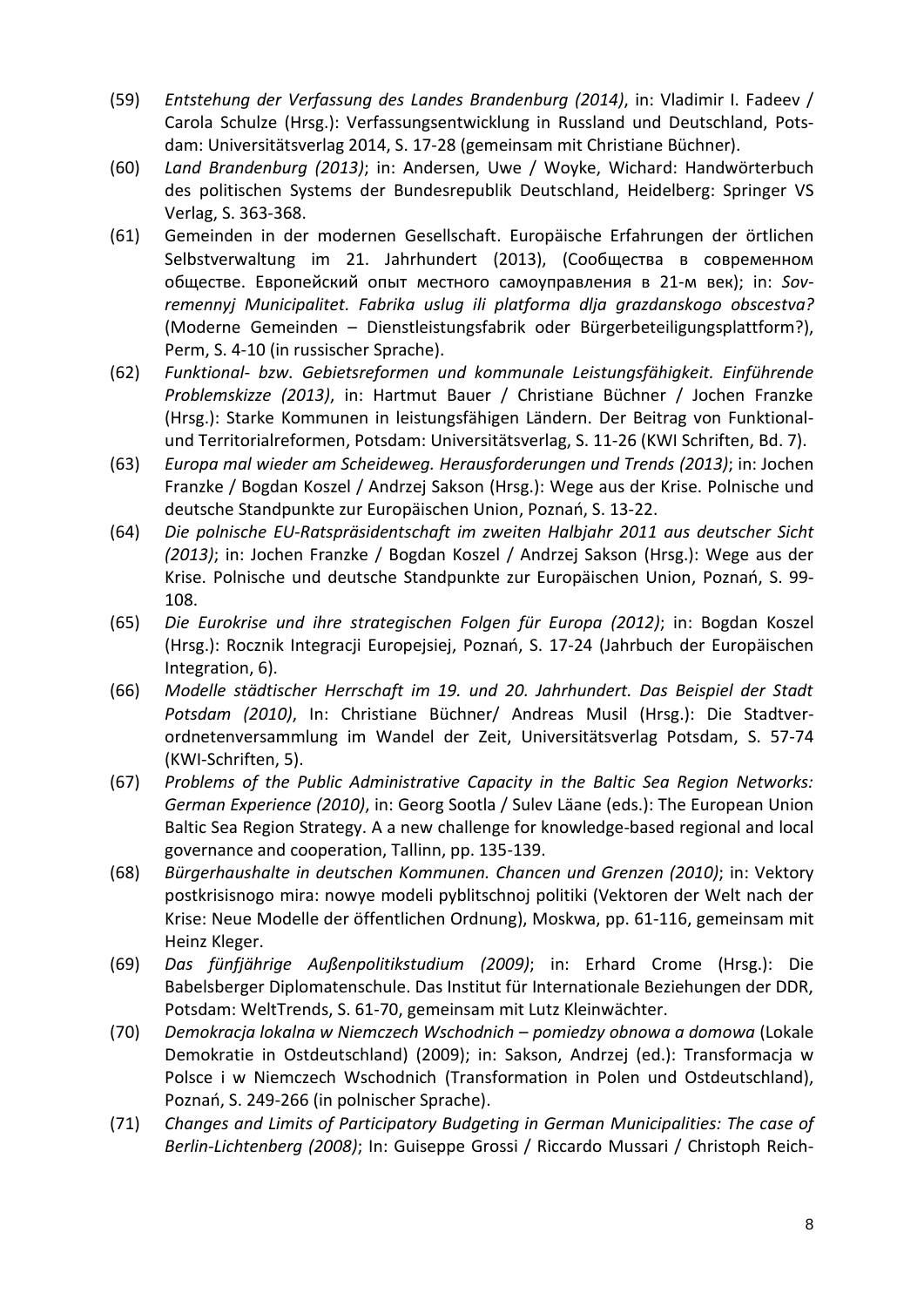ard (eds.): Local governance and its impact on public service management, Siena: CE-DAM, pp. 153-176.

- (72) *Country overview Poland (2008)*; in: Werner Jann / Tobias Bach / Julia Fleischer / Thurid Hustedt: Best practice in governance of agencies – A comparative study in view of identifying best practice for governing agencies carrying out activities on behalf of the European Union, Brussels: European Parliament, pp. XXXVII – XLIX.
- (73) *Administrative Reform in Germany: Changes and Challenges (2007)*, in: Jerri Killian / Niklas Eklund: Handbook of Administrative Reform: An International Perspective, London, New York and Philadelphia: Taylor & Francis, pp. 74-94 (Public Administration and Public Policy, 141).
- (74) *Bürgerhaushalte. Möglichkeiten und Grenzen eines neuen Instruments der Bürgerbeteiligung (2007)*; in: Jens Fischer / Christina Schaefer (Hrsg.): Neues Verwaltungsmanagement, Raabe: Berlin, F. 1.2, S. 1-22.
- (75) *Die Russlandpolitik der Großen Koalition. Eine (Zwischen-)bilanz nach einem Jahr (2007)*; in: Bogdan Koszel (ed.): Polacy i Niemcy w XXI wieku. Nowe oblicza partnerstwa? (Polen und Deutsche im 21. Jahrhundert. Neue Gesichter der Partnerschaft?), Poznań, pp. 23-34.
- (76) *Zusammenfassende Thesen zum Stand des Bürgerhaushaltsprojektes in Potsdam* (2006), in: Franzke, Jochen / Kleger, Heinz (Hrsg.): Kommunaler Bürgerhaushalt in Theorie und Praxis am Beispiel Potsdams: Theoretische Reflektionen, zusammenfassende Thesen und Dokumentation eines begleitenden Projektseminars, Potsdam: Universitätsverlag, S. 4-10, gemeinsam mit Heinz Kleger.
- (77) *Representation and Participation in New Unitary Municipalities. Cases from the German Federal State Brandenburg (2006)*; in: Jochen Franzke (ed.): Making Civil Societies Work, Potsdam: Universitätsverlag, pp. 154-169.
- (78) *Verwaltungsreform (2005)*; in: Akademie für Raumordnung (Hrsg.): Handwörterbuch für Raumordnung, Hannover, S. 1253-1261.
- (79) *Brandenburg und Europa. Wie weiter?* (2005), in: Franzke, Jochen (Hrsg.): Europa in der Denkpause. Wege aus der Verfassungskrise, Potsdam, S. 103-109.
- (80) *Die DDR und die Perestroika (2004): Hoffnung und Syndrom*; in: Stefan Bollinger (Hrsg.): Das letzte Jahr der DDR. Zwischen Revolution und Selbstaufgabe, Berlin: Karl Dietz Verlag, S. 55-69.
- (81) *Das moderne Polen. Fazit und Ausblick (2004)*; in: Franzke, Jochen (Hrsg.) Das moderne Polen. Staat und Gesellschaft im Wandel, Berlin: Berliner Debatte Wissenschaftsverlag, S. 190-196.
- (82) *Kryzys w stosunkach polsko-niemieckich. Wyjscie z dylematu* (Die Krise in den deutsch -polnischen Beziehungen. Auswege aus dem Dilemma) (2004); in: Gorynska-Bittner, Barbara (ed.): Inna (?) Europa (Das andere (?) Europa), Poznań, pp. 153-160.
- (83) *Europeanisation of Public Administration in Central Eastern European Countries (2003)*; in: Adult education on Quality Management and other cross-sectoral Aspects of Public Administration, Bialystok, pp. 6-11.
- (84) *Die DDR und Polen. Betrachtungen über das Verhältnis der Ostdeutschen zu den Polen (2003)*; in: Erhard Crome / Jochen Franzke / Raimund Krämer (Hrsg.): Die verschwundene Diplomatie: Beiträge zur Außenpolitik der DDR, Berlin: Berliner Debatte Wissenschaftsverlag, S. 93-109 (Potsdamer Textbücher, 6), gemeinsam mit Erhard Crome.
- (85) *DDR-Bürger und Perestroika. Eine Rekonstruktion unter Verwendung von Stimmungsberichten des MfS (2003)*; in: Erhard Crome / Jochen Franzke / Raimund Krämer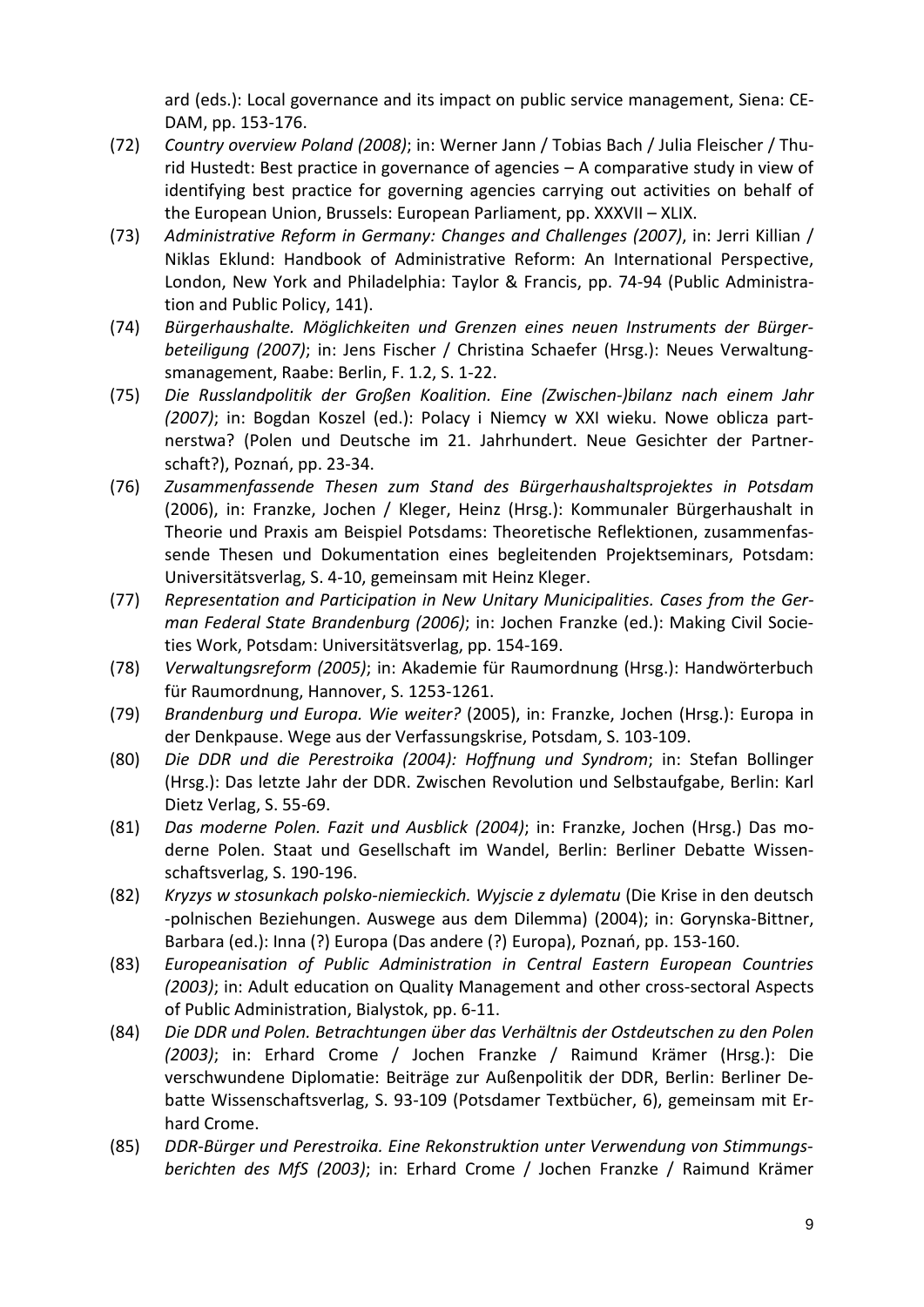(Hrsg.): Die verschwundene Diplomatie: Beiträge zur Außenpolitik der DDR, Berlin: Berliner Debatte Wissenschaftsverlag (Potsdamer Textbücher, 6), S. 110-123, gemeinsam mit Erhard Crome.

- (86) *Polen im Jahre zehn der Transformation. Eine Zwischenbilanz (2002)*, In: Schorkowitz, Dittmar (Hrsg.): Transition-Erosion-Reaktion. Zehn Jahre Transformation in Osteuropa Frankfurt/M., Berlin, Bern, Bruxelles, New York, Oxford, Wien: Peter Lang, S. 74-97 (Reihe "Gesellschaften und Staaten im Epochenwandel", 8).
- (87) *Organisationswandel auf Kreisebene: Leitbild, Implementierung und Zwischenbilanz sechs Jahre nach der brandenburgischen Kreisgebietsreform (2001)*, In: Thomas Edeling / Werner Jann / Dieter Wagner: Reorganisationsstrategien in Wirtschaft und Verwaltung, Berlin: Leske & Budrich, S. 229-244 (Schriftenreihe "Interdisziplinäre Organisations- und Verwaltungsforschung", 5) gemeinsam mit Christiane Büchner.
- (88) *Reformen der regionalen und kommunalen Verwaltungen in ausgewählten Staaten Mitteleuropas. Eine vergleichende Bilanz (2001)*, In: N. Eickhof / K. Gloede / A. J. Linkov / B. I. Tabatschnikas (Hrsg.): Sozioökonomischer Wandel in den Transformationsländern. Reformen auf Prüfstand, Potsdam: Weber Verlag, S. 25-38 (Brandenburgische Hochschulschriften).
- (89) *Kommunale Gebietsreformen im Spannungsverhältnis zwischen Demokratie und Verwaltungseffizienz (2001)*, In: Axel Priebs / Adelheid von Saldern / Rose Scholl (Hrsg.): Junge Städte in ihrer Region, Grabsen, S. 129-147 (Schriftenreihe zur Stadtgeschichte, 10).
- (90) *Transformation and Europeanization of the Public Administration in an East-German Land: The case of Brandenburg (2000)*, In: Instytut Nauk Politycznych, Universität Warszawski (eds.), Administracja publiczna w Europie Srodkowej I Wschodniej a stardardy europejskie (Die öffentliche Verwaltung in Mittel- und Osteuropa und die europäischen Standards), Warzawa, S. 55-59.
- (91) *Kommunale Selbstverwaltung in Brandenburg (1999)*, In: Christiane Büchner/Jochen Franzke (Hrsg.): Kommunale Selbstverwaltung: Beiträge zur Debatte, Berlin: Berliner Debatte Wissenschaftsverlag, S. 175-192 (Potsdamer Textbücher; 5) gemeinsam mit Christiane Büchner.
- (92) *Nationale Konsolidierung vs. soziale Fragmentierung (1998)*; in: Bogdan Koszel / Hans Maretzki (Hrsg.): Länder Mittel- und Südosteuropas auf der Suche nach neuer Identität. Identität im erneuerten Nationalstaat, Potsdam: Brandenburgischen Landeszentrale für politische Bildung, S. 93-104.
- (93) *Das Regierungssystem im heutigen Rußland (1997)*, In: Jochen Franzke / Sergej Henke (Hrsg.): Rußland heute. Staat und Gesellschaft im Umbruch, Berlin: Berliner Debatte Wissenschaftsverlag, S. 9-22 (Publikation der Brandenburgischen Landeszentrale für politische Bildung).
- (94) *Paradigmenwechsel in der Außenpolitik in Osteuropa (1997)*, In: Außenpolitische Wandlungen in Osteuropa, Leipzig, S. 7-43 (Osteuropa in Tradition und Wandel; 4), gemeinsam mit Erhard Crome.
- (95) NATO-Osterweiterung *(1997), (Rozszerzenie NATO na Wschod*), In: Przeglad Zachondi, 4/1997, S. 129-140 (in polnischer Sprache).
- (96) *Osterweiterung der NATO oder Westbindung der Mitteleuropäer?* (1996), In: Wolfram Wallraf (Hrsg.): NATO-Osterweiterung. Protokollband eines workshops in Potsdam vom 28. bis 29.6.1996, Berlin: Berliner Debatte Wissenschaftsverlag 1996, S.76-88.
- (97) *Sozio-ökonomischer Strukturwandel in den neuen Bundesländern der Bundesrepublik Deutschland (1994)*, In: August Pradetto (Hrsg.): Die Rekonstruktion Ostmitteleuropa.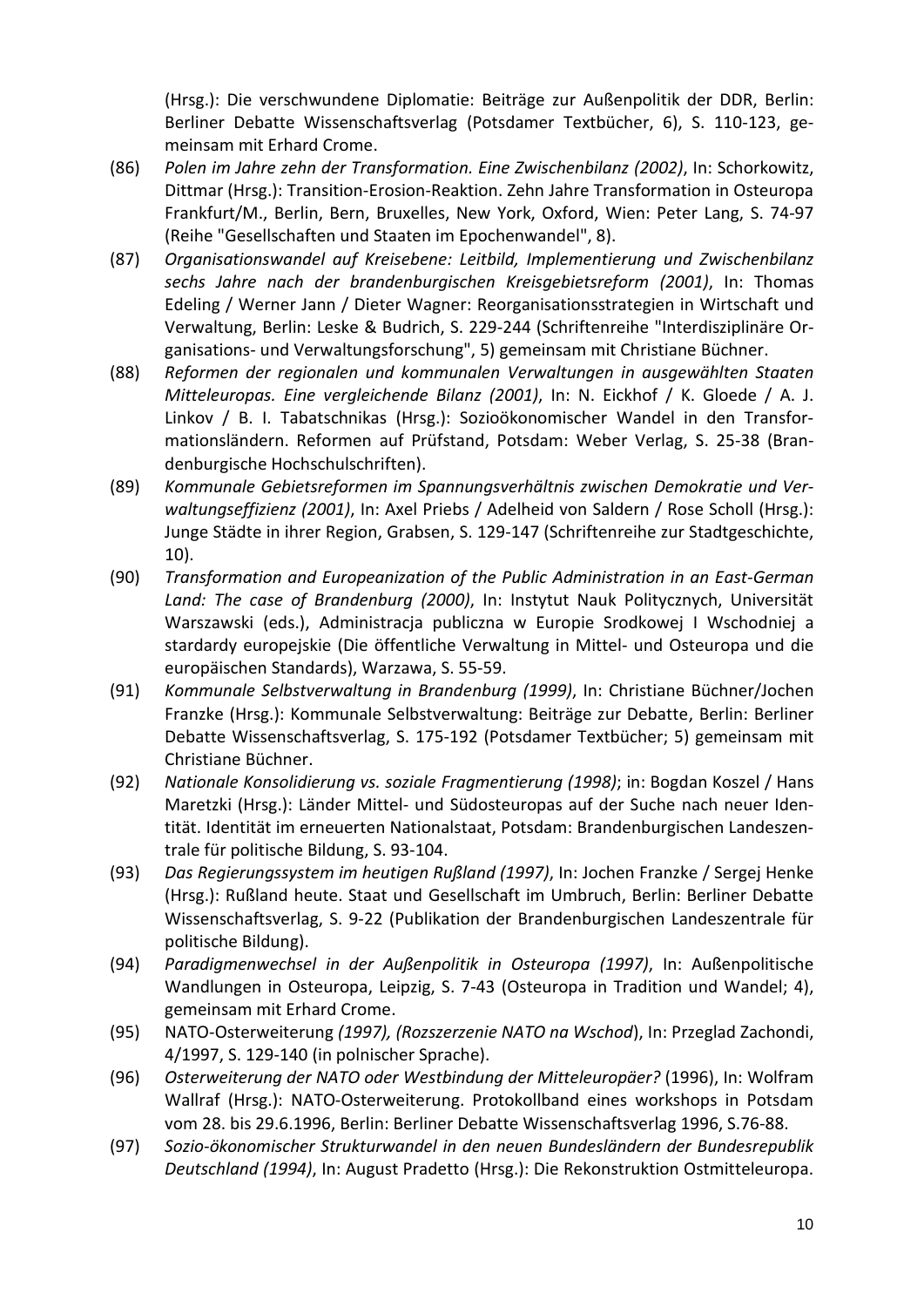Politik, Wirtschaft, Gesellschaft im Umbruch, Opladen: Westdeutscher Verlag, S. 191- 214.

- (98) *DDR-UdSSR: Überlegungen zum Verhältnis von Fremdbestimmung und Selbstbestimmung* (1994), In: Die internationalen Existenzbedingungen und die Außenpolitik der DDR, Berlin: Dietz-Verlag, S .50-65.
- (99) *DDR und UdSSR. Thesen zum Verhältnis von Fremdbestimmung und Selbstbestimmung (1994),* in: Bundesvorstand der PDS (Hrsg.): DDR-Außenpolitik aus heutiger Sicht, Berlin, *S. 38-51.*
- (100) *Der "neue Nationalismus" im Osten Europas (1993)*, In: Erhard Crome / Jochen Franzke (Hrsg.), Nation und Nationalismus. Aspekte der Annäherung an das Phänomen des Nationalen nach dem Ende des Ost-West-Konfliktes, Berlin: Gesellschaft für sozialwissenschaftliche Forschung und Publizistik, S. 77-100.

#### **Articles in Scientific Journals**

- (101) *[Multi-level responses to COVID-19: crisis coordination in Germany from an intergov](https://www.tandfonline.com/doi/full/10.1080/03003930.2021.1904398)[ernmental perspective](https://www.tandfonline.com/doi/full/10.1080/03003930.2021.1904398)* (2021), [Local Government Studies](https://www.tandfonline.com/toc/flgs20/current) (Special issue on Comparative intergovernmental relations and the pandemic: how European devolved governments responded to a public health crisis), Online published at March 31<sup>th</sup>, 2021 (together with [Sabine Kuhlmann\)](https://www.tandfonline.com/author/Kuhlmann%2C+Sabine), DOI: [10.1080/03003930.2021.1904398.](https://doi.org/10.1080/03003930.2021.1904398)
- (102) *[Modern territorial reforms of local self-government in Germany and Russia](https://ideas.repec.org/a/far/spaeco/y2017i3p40-61.html) (2017)*, in: Spatial Economics. [Prostranstvennaya Ekonomika,](https://ideas.repec.org/s/far/spaeco.html) 3/2017, pp. 40-61, gemeinsam mit Emil Markwart.
- (103) *Nach dem Ende der strategischen Partnerschaft. Deutschland auf der Suche nach einer neuen Russlandstrategie (2016)*, in: Erhard Cziomer (Hrsg.): Kraków International Studies, 2 (XIII), Kraków 2016, S. 107-122.
- (104) *Europa in der Welt (2012)*; in: WeltTrends 86 (September/Oktober 2012), S. 69-78.
- (105) *Europäische Zeitenwenden (2009)*, in: WeltTrends 69 (Oktober 2009), S. 29-34.
- (106) *Wertepolitik vs. Realpolitik. Die Russlandpolitik der Regierung Merkel/Steinmeier (2009)*, In: Welt Trends 67 (Juli/August 2009), S. 91-99.
- (107) *Berlin und der neue Osten. Denkanstöße einer ostpolitischen Diskussion (2006)*; in: WeltTrends 52 (Herbst 2006), S. 78-89.
- (108) *Netzwerke für Demokratie statt Achsen mit Autokraten. Für einen Neuansatz deutscher Ostpolitik (2005)*; in: WeltTrends 49 (Winter 2005), S. 125-133.
- (109) *Jak Niemcy moga poprawic stosuni z Polska?* (Wie kann Deutschland die Beziehungen zu Polen verbessern?) (2005), in: Sprawy Polityczne (Warszawa), 31/2005, pp. 35-50.
- (110) *External Factors and the Transformation of Agricultural Administration in Estonia, Poland and Slovakia (2003), in*: Administracja Publiczna (Bialystok), 1/2003, pp. 48-65, gemeinsam mit Andrea Spennes-Kleutges, Astrid Strohbach und Stefanie Tragl.
- (111) *Neue deutsche Ostpolitik. Die Bilanz der Ostpolitik der Regierung Schröder/Fischer* (Nowa niemiecka polityka wschodnia. Bilans polityki wschodnej rzadu *Schrödera/Fischera*) (2001), in: Zeszytk Naukowe journal WSZZIB (Wissenschaftliche Zeitschrift der Hochschule für Bankwesen und Management), Poznań, S. 151-169 (in polnischer Sprache).
- (112) *Polens Transformationspfad (2000)*, in: WeltTrends 27 (Sommer 2000), S. 7-24.
- (113) *Von der Notwendigkeit einer neuen deutschen Ostpolitik (1998)*, in: WeltTrends 21 (Winter 1998/1999), S. 43-51.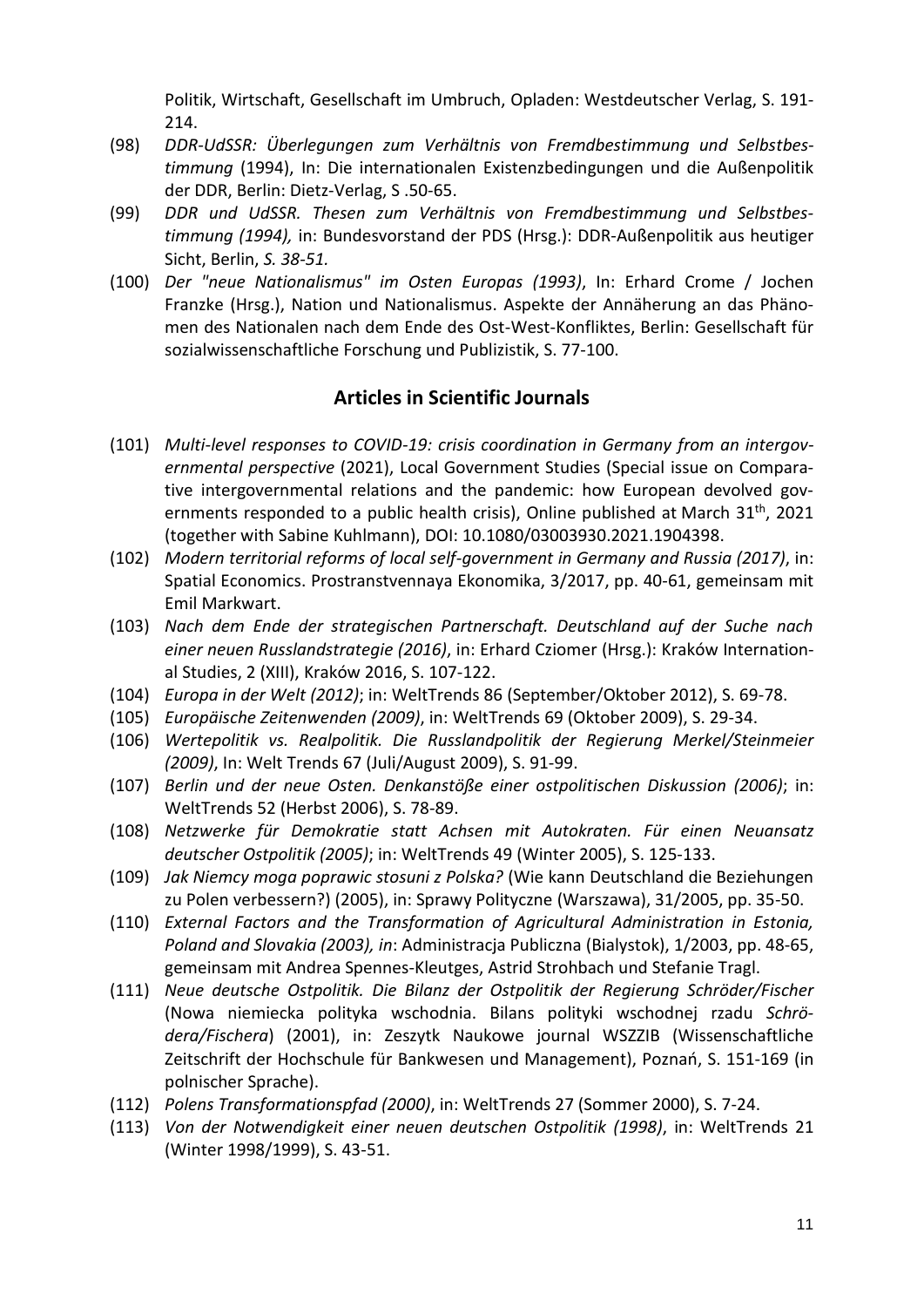- (114) *Personal und Kommunalverwaltung in den neuen Bundesländern (1997)*, in: Verwaltung & Management (Speyer), 6/1997, S. 348-353, gemeinsam mit Griet Newiger.
- (115) *DDR-Bürger und Perestroika. Eine Rekonstruktion unter Verwendung von Stimmungsberichten des MfS (1997)*, in: Berliner Debatte Initial, 8/1997, S.155-170, gemeinsam mit Erhard Crome.
- (116) *Die NATO-Osterweiterung (1997)*, in: Polska, Niemcy, Europa (Poznań), 4/1997, S. 165-170 (in polnischer Sprache).
- (117) *Rozszerzenie NATO na Wschod* (NATO-Osterweiterung) (1997), In: Przeglad Zachodni (Poznań), 4/1997, S. 129-140 (in polnischer Sprache).
- (118) *Die DDR und Polen. Betrachtungen über das Verhältnis der Ostdeutschen zu den Polen (1997)*, in: WeltTrends 14 (Frühjahr 1997), S. 113-125, gemeinsam mit Erhard Crome.
- (119) *NATO-Osterweiterung: Bericht über eine Konferenz. Thesen zur weiteren Debatte (1996)*, In: Welt Trends 12 (Herbst 1996), S. 191-195, gemeinsam mit Siegfried Schwarz.
- (120) *Das Imperium unter dem roten Banner. Überlegungen zum Ende der Sowjetunion (1995)*; in: Welt Trends 6 (März 1995), S. 60-85
- (121) *The 1993 local Elections in Brandenburg (1994)*, in: German Politics (London), August 1994, pp. 277-284.
- (122) *Die DDR-Deutschen: Weiter auf der Suche nach ihrem Platz im einig' Vaterland (1994) (Немцы ГДР: Продолжают искать свое место в едином отечестве)*; in: Literaturnaja Gazeta (Moskwa), 21. März 1994 (in Russisch).
- (123) *Internationale Implikationen der Transformation im Osten Deutschlands (1993)*, in: BISS Public (Berlin), 10/1993, S. 123-126.
- (124) *Die SED-Führung und die Wiener KSZE-Konferenz. Neue Dokumente aus dem SED-Archiv (1993)*; in: Deutschland-Archiv (Köln), 8/1993, S. 905-915, gemeinsam mit Erhard Crome.
- (125) *Parteien in Rußland. Politischer Faktor oder Chimäre?* (1993), in: BISS-Bildungshefte (Berlin), 4/1993, S. 29-36.
- (126) *Vom Imperium zum Postimperialismus? Die Sowjetunion und Rußland in der Dritten Welt (1993)*, in: INITIAL (Berlin), 1/1993, S. 45-54.
- (127) *Probleme postsozialistischer Demokratien* (1992), in: Blätter für deutsche und internationale Politik (Bonn), 4/1992, S. 453-459.
- (128) *Osteuropa im Jahre Zwei. Eine kritische Zwischenbilanz der Transformation (1991)*, in: iPW-Berichte (Berlin), 11+12/1991, S.30-35, gemeinsam mit Erhard Crome.
- (129) *Was bleibt von der Union?* (1991), in: Blätter für deutsche und internationale Politik (Bonn), 10/1991, S.1172-1175.
- (130) *Tiefe Widersprüche und unklare Perspektiven der sowjetischen Außenpolitik (1991)*, in: ipw-Berichte (Berlin), 6/1991, S. 14-16.
- (131) *Die UdSSR und der Golfkrieg (1991)*, in: ipw-Berichte (Berlin), 6/1991, S.14-17.
- (132) *Aspekte der Transformation des politischen Systems in der DDR im Vergleich zu Osteuropa (1991)*, in: Berliner Debatte Initial, 2/1991, S. 633-643, gemeinsam mit Erhard Crome (Nachdruck des gemeinsamen Referats auf der DDR-Forschertagung 1991 in Bonn-Röttgen).
- (133) *Sowjetische Osteuropapolitik vor und nach 1989 (1991)*, in: Initial (Berlin), 5/1991, S. 465-476.
- (134) *New Challenges for European Security in the 90s (1991)*; in: Current Politics and Economics of Europe (New York), 3/4-1991, pp. 327-331, gemeinsam mit Erhard Crome, Claus Montag, Lutz Schrader.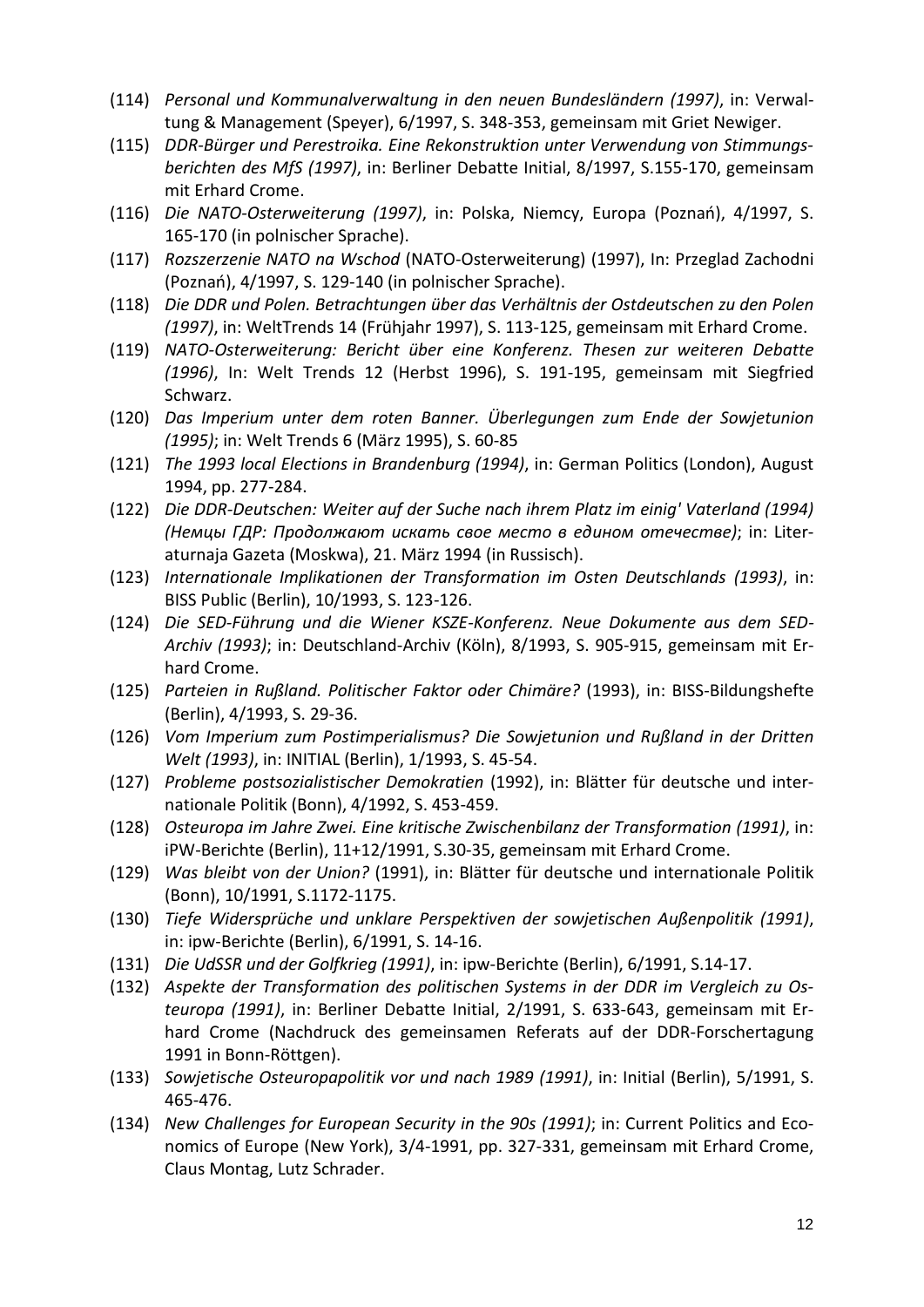- (135) *Die Sowjetunion zwischen Perestroika und Diktatur (1991)*, in: Blätter für deutsche und internationale Politik (Bonn), 3/1991, S.270-274.
- (136) *Das vereinigte Deutschland und Osteuropa (1991)*, in: Staat und Recht (Potsdam), 3/1991, S. 206-210.
- (137) *Die Osteuropaforschung der DDR in den achtziger Jahren: Strukturen und Schwerpunkte (1991)*, in: Osteuropa (Aachen), 2/1991, S. 175-189, gemeinsam mit Erhard Crome.
- (138) *Sowjetunion im Übergang (1990)*, in: Blätter für deutsche und internationale Politik (Bonn), 9/1990, S. 1125-1133.
- (139) *Kurswechsel Moskaus in der deutschen Frage.* Motive und Probleme (1990), in: Deutschlandarchiv (Köln), 9/1990, S. 1371-1274.
- (140) *Der XXVII. Parteitag der KPdSU und die Strategie der Beschleunigung der sozialökonomischen Entwicklung in der UdSSR (1986)*, in: Geschichtsunterricht und Staatsbürgerkunde (Berlin), 28/1986, S. 401-411.
- (141) *Politische Aspekte der Freundschaftsverträge der UdSSR mit befreiten Ländern (1982)*, in: Deutsche Außenpolitik (Berlin), 4/1982, S. 31-42.
- (142) *Der XXIV. Parteitag der KPdSU und die Beziehungen zu den national befreiten Staaten (1981)*; in: Deutsche Außenpolitik (Berlin), 26/1981, S. 35-45.
- **(143)** *Die Bündnisbeziehungen der UdSSR mit der VR Angola (1980)*; in: Deutsche Außenpolitik (Berlin), 25/1980, S. 47-55.

#### **Reports and Appraisals**

- (144) *Bericht zum Stand der Zusammenarbeit zwischen den Ortsbeiräten und der Stadtverwaltung Potsdam sowie zum Umgang der Potsdamer Stadtverordnetenversammlung mit den Beschlüssen der Ortsbeiräte (2021)*, herausgegeben von der Landeshauptstadt Potsdam, Oktober 2021.
- (145) *Daten als Grundlage für wissenschaftliche Politikberatung* (2021), Universitätsverlag Potsdam, gemeinsam mit [Sabine Kuhlmann,](https://publishup.uni-potsdam.de/solrsearch/index/search/searchtype/authorsearch/author/Sabine+Kuhlmann) [Benoît Dumas,](https://publishup.uni-potsdam.de/solrsearch/index/search/searchtype/authorsearch/author/Beno%C3%AEt+Dumas) [Moreen Heine,](https://publishup.uni-potsdam.de/solrsearch/index/search/searchtype/authorsearch/author/Moreen+Heine) [https://doi.org/10.25932/publishup-51968.](https://doi.org/10.25932/publishup-51968)
- (146) *Die Verwaltungsstrukturreform 2019 im Land Brandenburg und deren Bedeutung für die Industrie- und Handelskammern (1019)*, IHK Potsdam (unveröffentlichtes Gutachten), gemeinsam mit Ihno Gebhardt.
- (147) *Die Fraktion "Die Linke" im 7. Landtag Mecklenburg-Vorpommern. Vorschläge zur Weiterentwicklung der Fraktionsarbeit* (2018), Schwerin, unveröffentlichte Studie.
- **(148)** *Energiekonflikte. Akzeptanzkriterien und Gerechtigkeitsvorstellungen in der Energiewende. Kernergebnisse und Handlungsempfehlungen eines interdisziplinären Forschungsprojektes (*2016), Arbeitspapier Juli 2016, gemeinsam mit Fritz Reusswig, [Flo](https://www.researchgate.net/profile/Florian-Braun-3)rian [Braun,](https://www.researchgate.net/profile/Florian-Braun-3) Eva [Eichenauer,](https://www.researchgate.net/profile/Eva-Eichenauer) Katrin [Fahrenkrug,](https://www.researchgate.net/scientific-contributions/Katrin-Fahrenkrug-2010926337) Ines [Heger,](https://www.researchgate.net/scientific-contributions/Ines-Heger-2113047466) Thomas [Ludewig,](https://www.researchgate.net/scientific-contributions/Thomas-Ludewig-2113063906) [Michael](https://www.researchgate.net/scientific-contributions/Michael-Melzer-2010635982) [Melzer,](https://www.researchgate.net/scientific-contributions/Michael-Melzer-2010635982) [Konrad](https://www.researchgate.net/scientific-contributions/Konrad-Ott-2114921081) Ott und Teike [Scheepmaker.](https://www.researchgate.net/scientific-contributions/Teike-Scheepmaker-2114955603)
- (149) *Evaluation des Bürgerhaushaltes im Landkreis Mansfeld-Südharz (2014),* Potsdam: Universitätsverlag 2014 (KWI-Gutachten, 9), gemeinsam mit Eva Roeder.
- (150) *Gutachten zu den Bedingungen und Folgen einer freiwilligen Neugliederung der Kommunalstrukturen durch Eingliederung der Stadt Sonnewalde in die Stadt Finsterwalde bzw. den Beitritt der Stadt Sonnewalde zum Amt Kleine Elster (Niederlausitz) (2012),* Potsdam 2012, gemeinsam mit Ihno Gebhardt (nicht publiziert).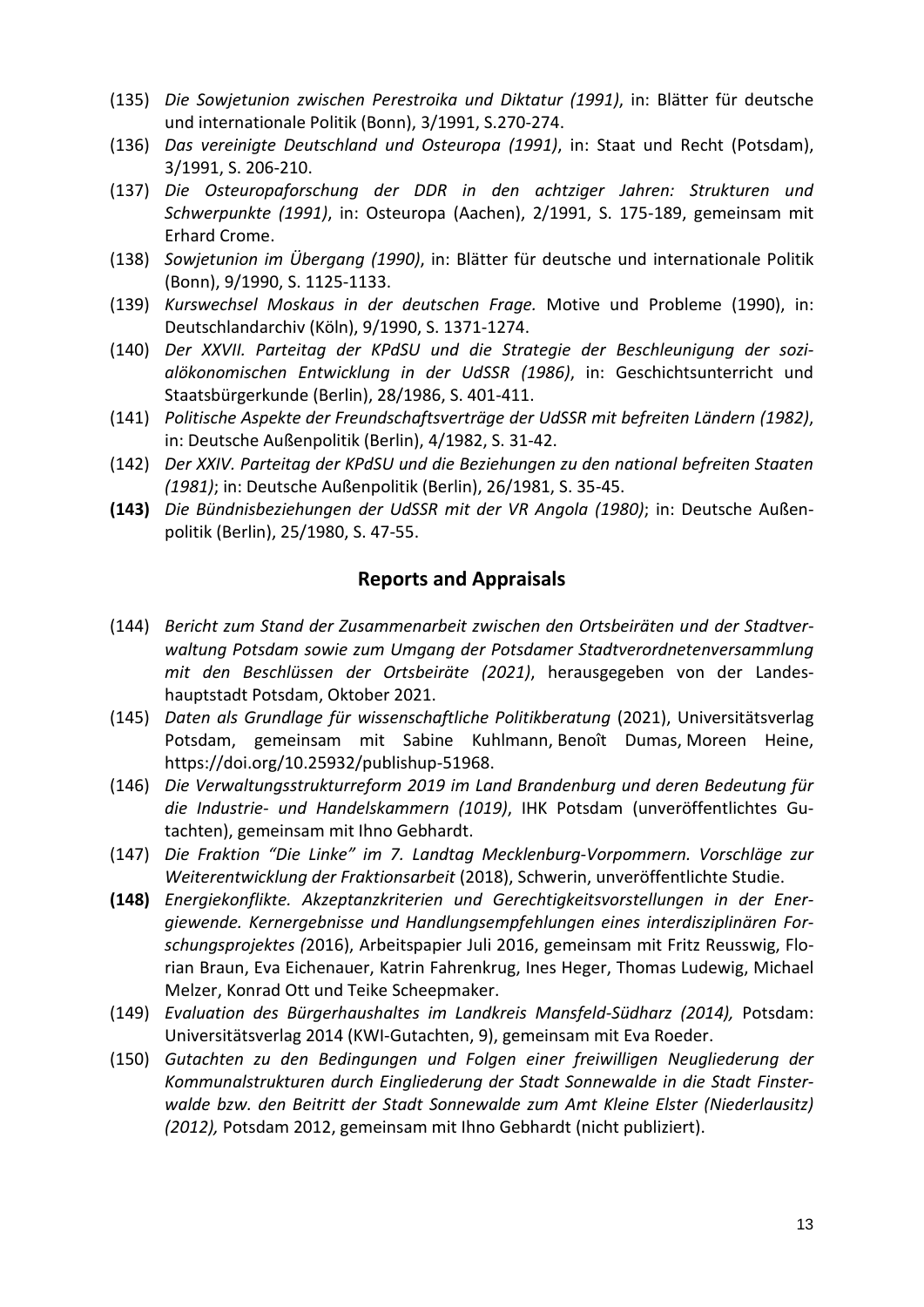- (151) *Gutachten zur Übertragbarkeit der lateinamerikanischen Bürgerhaushaltsverfahren von La Plata, Belo Horizonte und Recife auf den bundesdeutschen Kontext im Auftrag der Bertelsmann-Stiftung für den Reinhard-Mohn-Preis (2011)* (nicht veröffentlicht).
- (152) *Mitarbeiterorientierte Personalsteuerung bei Gebiets- und Funktionalreformen am Fallbeispiel Mecklenburg-Vorpommern (2008),* Potsdam: Universitätsverlag (KWI-Gutachten, 3), gemeinsam mit Christiane Büchner und Jens Tessmann.
- (153) *Verfassungsrechtliche Anforderungen an Kreisgebietsreformen. Zum Urteil des Landesverfassungsgerichts Mecklenburg-Vorpommern (2008)*, Potsdam: Universitätsverlag (KWI-Gutachten, 2), gemeinsam herausgegeben mit Christiane Büchner und Michael Nierhaus.
- (154) *Kreisgebietsreform in Brandenburg. Eine Bilanz nach 8 Jahren (2001)*. Auswertung von Interviews mit Akteuren auf kreiskommunaler Ebene, Potsdam (Arbeitshefte des KWI, 2), gemeinsam mit Christiane Büchner.
- (155) *Einführung des "Neuen Steuerungsmodells" in ausgewählten Modellkommunen Brandenburgs (1996)*, Projektbericht, Potsdam: Universität, gemeinsam mit Werner Jann.
- (156) *Kreisverwaltung im Test. Auswertung einer Mitarbeiterbefragung in der Kreisverwaltung Potsdam-Mittelmark (1996),* Potsdam: Universität, gemeinsam mit Eckhard Domnik, Andreas Held, Werner Jann, Henk Erik Meier und Dieter Wagner.
- (157) *Die Einführung des 'Neuen Steuerungsmodells' im Landkreis Potsdam-Mittelmark: Chancen und Probleme unter besonderer Berücksichtigung von Personalfragen (1996)*, Potsdam: Universität, gemeinsam mit Griet Newiger.
- (158) *Zukünftige Organisation und Aufgabenverteilung im Bereich der Agrarverwaltung*, Gutachten im Auftrag des MELF (1996), Potsdam: Universität 1996, gemeinsam mit Werner Jann (nicht veröffentlicht).
- (159) *Zwischen Teilung und Wiedervereinigung. Das Erbe von Potsdam 1945-1995 (1995)*, Expertise für die Brandenburgische Landeszentrale für Politische Bildung, Potsdam (nicht veröffentlicht).
- (160) *Brandenburgische Repräsentanten aus Politik und Verwaltung zur Kreisgebietsreform und ihren Folgen (1995),* Projektbericht, Potsdam: Universität.

### **Conference or Research Papers**

- (161) *German Local Authorities Coping with the COVID-19 Pandemic: Capacities and Autonomy under Stress (2021)*, paper presented at EGPA PSG IV & V Joint sessions on "How do local governments adapt to pressure for change?", Virtual EGPA Conference Brussels 2021 (together with Sabine Kuhlmann).
- (162) *The role of the Bund-Länder-Summits in the German responding to the COVID-19 pandemic. Between joint action and going alone approach (2021)*, Paper to be presented at panel "Government decision making/response to covid-19", Virtual ECPR General Conference Innsbruck August 2021.
- (163) *German Local Authorities in the COVID-19 Pandemic. Challenges, impacts and adaptations* (2021): Paper presented at panel "Local Governance and the COVID-19 Pandemic: Impacts, Challenges, Responses", Virtual 34th International Geographical Congress Istanbul August 2021.
- (164) *Challenges of Municipal Amalgamations between Efficiency and Democracy. Some Actual European Experience (2019)*, Paper presented at the International Conference "Local and Urban Governance: Trends, Challenges and Innovations in a Globalizing World", September 2019, University of Cape Verde, Praia.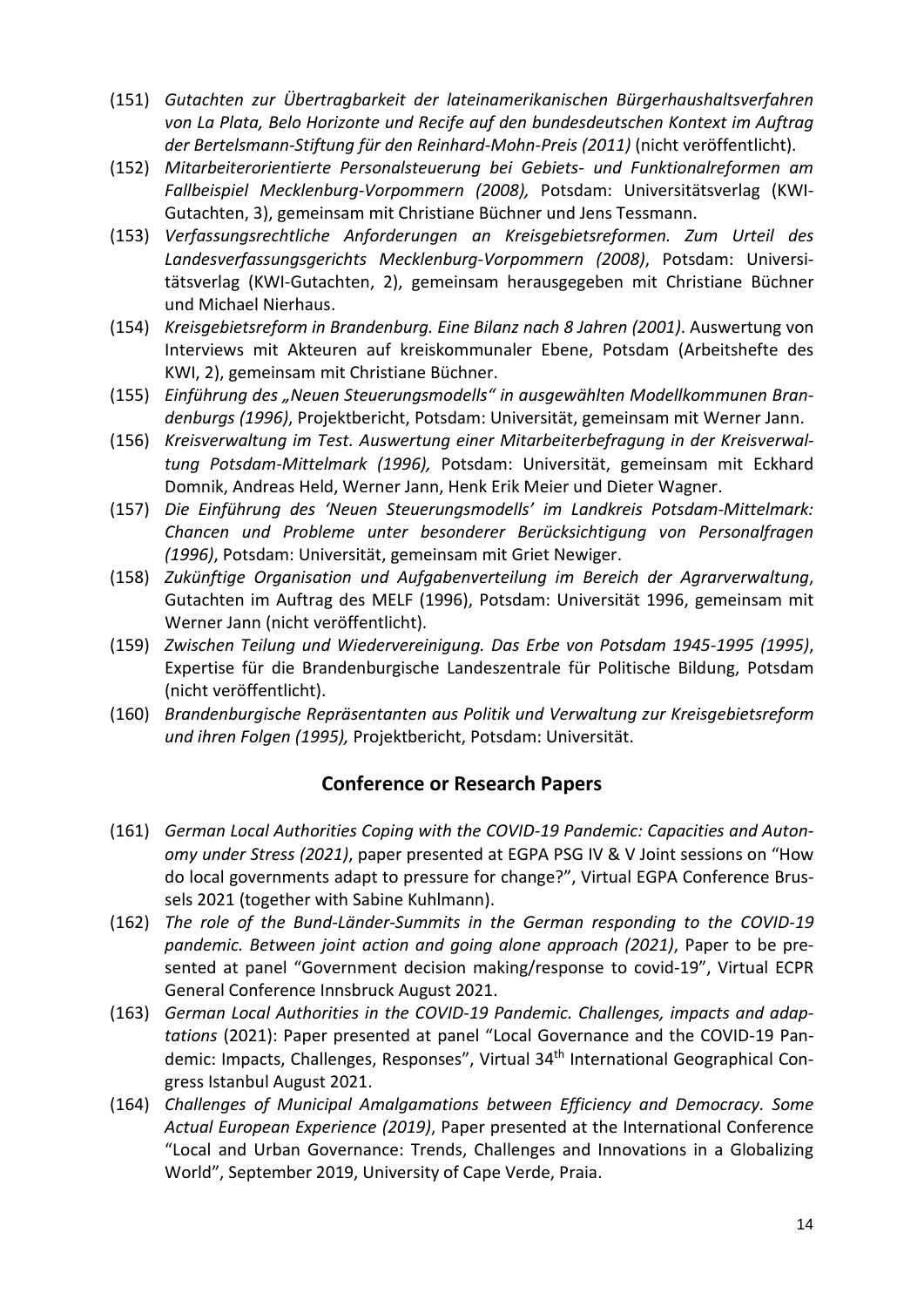- (165) *Refugee Integration as Challenge for Inclusive Governance. Some Experience from Managing the Refugee Crisis 2015/2016 in German Municipalities (2019)*, Paper to be presented at IIAS-Lien Conference at the Nanyang Technological University, Singapore May 2019.
- (166) *Experiences of German reunification (2018)*, Presentation at international conference "Moving to the Peace at the Edge of Division: Establishment of Korean Peace and the Role of Gyeonggi-do", December 2018, Goyang (South Korea).
- (167) *New German Government? New German Policy towards EU?* (2018), Vortrag auf der 8. Internationalen Wissenschaftskonferenz "Europe and the European Union in the face of new challenges" der Fakultät für Politikwissenschaft und Publizistik der Adam-Mickiewicz-Universität Poznań, Slubice (Polen), February 2018.
- (168) *The Russian Vector of German Foreign Policy after Parliamentary Elections 2017 (2017)*, Contribution at the International Conference «Russia and the EU in changing world: cooperation or competition? » Moscow, November 2017.
- (169) *Different Mechanisms of Representation? Explaining Local Politics without Competition, Plurality and Parties in Brandenburg and the Czech Republic (2017)*, paper presented at Panel P065, ECPR Congress, Oslo September 2017, together with Petr Jüptner and Štěpán Hofman.
- (170) *Refugees Coordinators in German Municipalities. Innovation for better coordination between local administration and civil society?* (2017), Paper presented at EGPA Congress, PSGIV "Local democracy and governance", Milan (Italy), September 2017.
- (171) *Problems of Refugees Integration in German Municipalities. Case studies from Brandenburg (2017)*, Paper presented at IIAS (International Institute of Administrative Sciences) International Congress, subtheme III "Managing Migrations and Mobility: Legal frameworks, institutional provisions and administrative measures, Aix-en-Provence (France), June 2017.
- (172) *Inter-municipal cooperation as tool for sustainable and high-quality public services. Some experience form Germany (2017)*, Paper presented at the Annual Conference of the Asian Association for Public Administration (AAPA), Astana (Kazakhstan) April 2017.
- (173) *Migration Policy as social, political and administrative Problem in the European Multi-Level System (2017)*, Presentation at the 17th international conference "Europe at the 21th Century on the Future of Europe and the European Union in the Face of New Challenges", Faculty of Political Science and Journalism of the Adam Mickiewicz University in Poznań, Slubice (Poland), February 2017.
- (174) *Transition management after municipal territorial reforms. Challenges and priorities for local government development in Nepal (2016)*, Paper for the appraisal mission for an extension of the on-going "Support Measures to Strengthen Capacity Development of Local Authorities in Nepal", December 2016.
- (175) *Impact of Selected Participatory Instruments on Local Governance. Cases from Germany (2016)*, Paper presented in the Working Group IV of the IIAS-IASIA Joint Congress Chendgdu (China), September 2016.
- (176) *New Wave of Meso-Level Territorial Reforms. Lessons from East Germany (2016)*, Paper presented at PSG IV "Local democracy and governance", EGPA Conference, August 2016, Utrecht (Netherlands).
- **(177)** *Energiekonflikte Akzeptanzkriterien und Gerechtigkeitsvorstellungen in der Energiewende Empfehlungen für die Planungspraxis und das politische Handeln (2016),*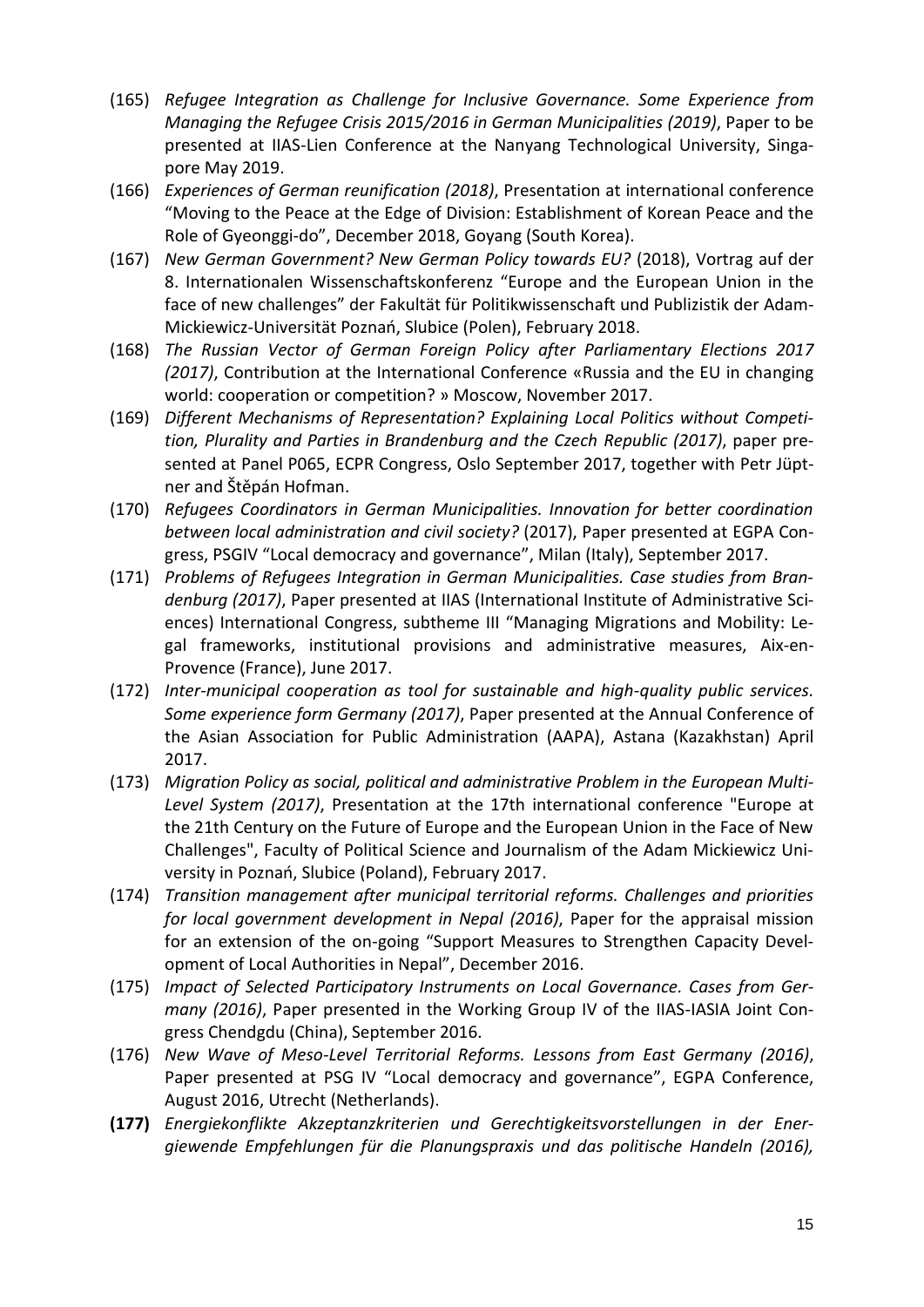Präsentation auf der Abschlusskonferenz des BMBF-Forschungsprojekts Energiekonflikte, Berlin, 7. Juli 2016.

- (178) *Does Inter-Municipal Cooperation Help to Overcome Territorial Fragmentation? Comparative analysis of Selected European Cases in Times of Crisis (2015),* Chapter Presentation of COST LocRef Conference for Volume Local Public Sector Reforms in Times of Crisis, May 2015 Dubrovnik (Croatia).
- (179) *Assessing Local Autonomy. A conceptual and heuristic endeavour (2014)*, Paper presented at PSG IV Local Governance and Democracy, EGPA Conference Speyer (Germany), September 2014, gemeinsam mit Linze Schaap.
- (180) *Consequences of the German Energy Revolution for Local Democracy. Some Considerations* (2014), Paper presented at the Democracy Summit in Stockholm, June 2014, organized by the Swedish Association of Local Authorities and Regions.
- (181) *Four Tools to Improve the Role of Municipalities in the German Energiewende: Re-Municipalisation of Local Energy Utilities, Energy Self-Sufficient Municipalities, Bioenergy Villages and Energy Cooperatives (2014)*, Paper presented at 22nd NISPAcee Annual Conference, May 2014 in Budapest (Hungary).
- (182) *Changes and Challenges of Local Government Autonomy in Germany (2013)*, Paper presented at the annual meeting about "Searching for the essence of local democratic governance" of the EGPA Permanent Study Group IV on Local Governance and Democracy, September 2013, Edinburgh (UK).
- (183) *Problems of Local Governance and Democracy in Germany. Between Europeanization, Financial Crisis and Demographic Challenges (2013)*, Keynote Lecture at the 3rd Summer School on Local Governance, Kosice (Slovakia), July 15<sup>th</sup>, 2013.
- (184) *The Unknown Representatives. Elections of District Councillors and District Mayors and their Role in Grassroots Governance in the Federal State of Brandenburg (2012)*, Paper presented at the EGPA-Study Group IV on Local Governance and Democracy, September 2012 Bergen (Norway), together with Markus Seyfried.
- (185) *Case Study "Participatory Budgeting in Berlin-Lichtenberg (2011)*, Presentation at the Conference "Good Governance in the City", Tilburg University, 28.10.2011, together with Eva Roeder.
- (186) *Best Practice of Participatory Budgeting in Germany. Chances and Limits (2010)*, Paper presented at the EGPA Annual Conference, Study Group IV: Local Governance and Democracy, Toulouse (France), September 2010.
- (187) *Kommunale Politik und Verwaltung (2006)*, Potsdam (WeltTrends-Lehrtexte, 8), gemeinsam herausgegeben mit Christiane Büchner.
- (188) *Europäische und Deutsche Erfahrungen mit Bürgerhaushalten (2006),* Paper presented at International Conference, Sao Paulo (Brazil).
- (189) *Managing sectoral transition: the case of Slovak agricultural administration (2005)*, Potsdam (Reihe Forschungspapiere "Probleme der Öffentlichen Verwaltung in Mittelund Osteuropa, 4).
- (190) *Slovak Telecom administration: transformation and regulation in a dynamic market*  Potsdam (2005): Potsdam (Reihe Forschungspapiere "Probleme der Öffentlichen Verwaltung in Mittel- und Osteuropa, 6).
- (191) *Problems of Agricultural Administration in Central and East European Countries. Some preliminary Results from Estonia, Poland and Slovakia (2003)*, Paper presented at NISPAcee Annual Conference, April 2003 in Bucharest (Romania), together with Astrid Strohbach and Stefanie Tragl.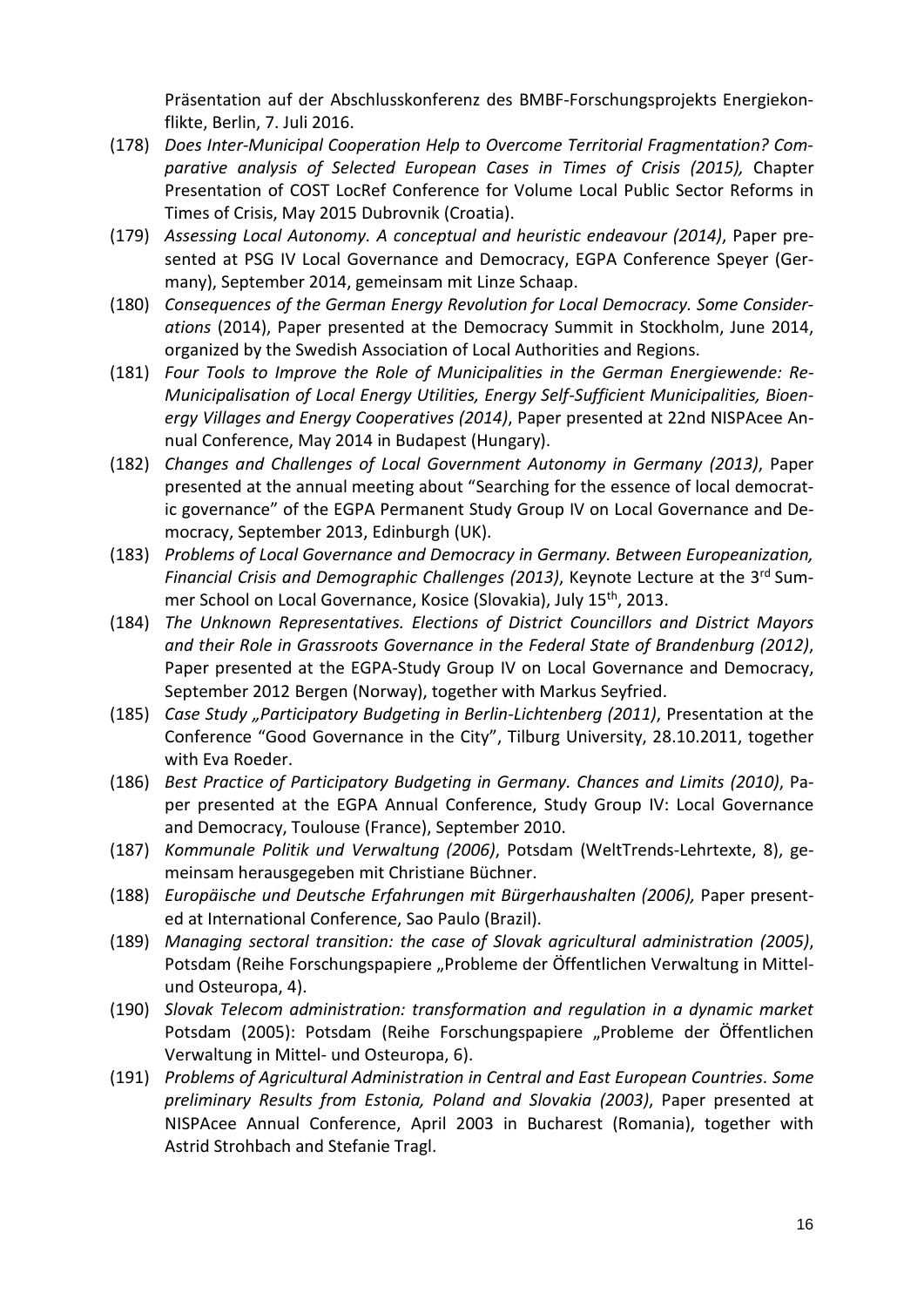- (192) *The Impact of the EU-Integration upon Public Administration in Central and Eastern Europe, Central Europe beyond Double Enlargement* (2003), Presentation at CEPSA Annual Conference, Vilnius October, 2003, together with Astrid Strohbach.
- (193) *Telecommunications Policy in Estonia, Poland and Slovakia under the impact of EU-Integration,* Paper presented at 2nd ECPR Conference, September 2003, together with Astrid Strohbach und Stefanie Tragl.
- (194) *The Role of External Actors in the Process of Transforming Agricultural Administration in Estonia, Slovakia and Poland*, Paper presented at EGPA Annual Conference in Potsdam, September 2002, together with Andrea Spennes-Kleutges, Astrid Strohbach und Stefanie Tragl.
- (195) *Aspekte der Transformation des politischen Systems in der DDR im Vergleich zu Osteuropa* (1991), in: Initial (Berlin), 6/1991, S.633-643 (Nachdruck des gemeinsamen Referats auf der DDR-Forschertagung 1991 in Bonn-Röttgen), gemeinsam mit Erhard Crome.

#### **Reviews, Conference or Literature Reports and Teaching Textbooks**

- (196) Rezension (2019): The Routledge handbook of international local government in: Local Government Studies, 46:1, pp. 163-165.
- (197) Rezension (2018): Scheider, Sebastian H., Bürgerhaushalte in Deutschland. Individuelle und kontextuelle Einflussfaktoren der Beteiligung, in: Politische Vierteljahresschrift (2019) 60, S. 827-828.
- (198) Rezension (2018): Lorenz, Astrid, Andreas Anter und Werner Reutter (Hrsg.): Politik und Regieren in Brandenburg, Zeitschrift für Parlamentsfragen, 1/2018, S. 194-195.
- (199) Rezension (2012): Immanuel Wallerstein, The Modern World-System IV: Centrist Liberalism Triumphant, 1789-1914, Rezension In: WeltTrends 86 (September/Oktober 2012), S. 131-133.
- (200) Literaturbericht (2007): Regionalisierung Europas. Europäisierung seiner Regionen, in: Welt Trends 54 (Frühjahr 2007), S. 137-145.
- (201) Rezension (2004): Dieter Segert, Die Grenzen Osteuropas. 1918, 1945, 1989; in: WeltTrends 44 (Herbst 2004), S. 145-147.
- (202) Literaturbericht (2003): Russlands Staat und Gesellschaft zwischen Wandel und Erstarrung, in: WeltTrends 38 (Frühjahr 2003), S. 145-152.
- (203) Rezension (2002): Wolfgang Ismayr (Hrsg.), Die politischen Systeme Osteuropas; in: WeltTrends 37 (Winter 2002/2003), S. 162f.
- (204) Rezension (1999): Ulrich Widmaier, Andrea Gawrich, Ute Becker: Regierungssysteme Zentral- und Osteuropas. Ein einführendes Lehrbuch; Eberhard Schneider, Das politische System der Russischen Föderation. Eine Einführung, in: WeltTrends 25 (Winter 1999/2000), S.192-194.
- (205) Literaturbericht (1997): Staatszerfall po russki? Vom Zustand Rußlands Ende der neunziger Jahre; in: WeltTrends 14 (Frühjahr 1997), S. 160-168.
- (206) Rezension (1997): Die Ukraine in der europäischen Sicherheitsarchitektur, in: Welt-Trends 13 (Winter 1997), S. 197-200.
- (207) Rezension (1996): Jürgen von Alten, Weltgeschichte der Ostsee; in: WeltTrends 12 (Herbst 1996), S. 175-177.
- (208) Rezension (1994): Leonid Luks: Katholizismus und politische Macht im kommunistischen Polen: 1945-1989. Die Anatomie einer Befreiung, in: Politische Vierteljahresschrift, 4/1994, S.789-790.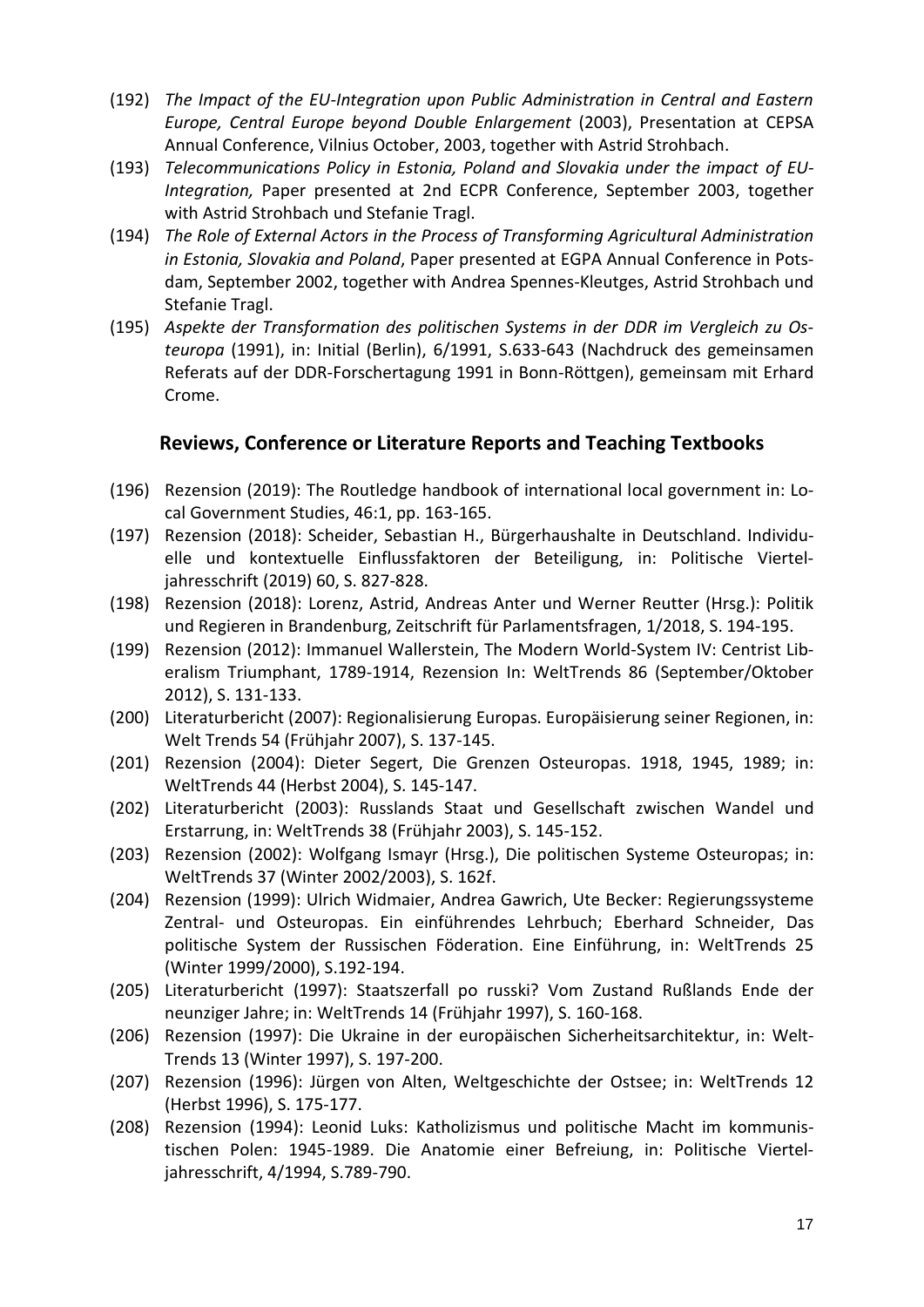- (209) Rezension (1994): Lothar Brock, Ingomar Hauchler (Hrsg.), Entwicklung in Mittel- und Osteuropa. Über Chancen und Risiken der Transformation, in: WeltTrends 3 (Juni 1994), S. 160-162.
- (210) Rezension (1993): Paul Kennedy: In Vorbereitung auf das 21. Jahrhundert, in: Welt Trends 1 (September 1993), S. 147-151.
- (211) Konferenzbericht (1993): Neuer Nationalismus in Osteuropa als Faktor der Weltpolitik (Thesen), In: Bericht über eine Konferenz des Berliner Instituts für internationale Studien, Berlin, S.60-66.
- (212) Rezension (1992): Friedensgutachten 1990 und 1991, Rezension in: Initial (Berlin), 1/1992, S. 104 -107.
- (213) Konferenzbericht (1991): Die neue Parteienlandschaft in Ost- und Südosteuropa, In: Konferenzbericht Freie Universität Berlin, Fachbereich Politische Wissenschaften, Berlin, S.28-35.

#### **Non-Academic Texts (Selection)**

- (214) *Der Landkreis in der Bundesrepublik* (2019), in: Britta Heine/Klaus Neitmann (Hrsg.): Der Landkreis Barnim. Eine Kreiskunde, Berlin: be.bra. Wissenschaftsverlag, S. 251- 306, gemeinsam mit Christiane Büchner.
- (215) *Der Landkreis in der Bundesrepublik* (2016), in: Kristina Hübner/Thomas Mietk (Hrsg.): Der Landkreis Dahme-Spreewald. Eine Kreiskunde, Berlin: be.bra. Wissenschaftsverlag, S. 222-284, gemeinsam mit Christiane Büchner.
- (216) *Die Gebietsfrage zuletzt (2013)*; Interview mit Behördenspiegel; März 2013, S. 9.
- (217) *Von der bilateralen zur trilateralen Wissenschaftskooperation (2012)*; in: KO-RUS-Kurier; 11/2012, S.15f. Newsletter des Koordinators für die deutsch-russische zwischengesellschaftliche Zusammenarbeit im Auswärtigen Amt, Berlin.
- (218) *Übertragbarkeit auf Deutschland (2011),* In: Bertelsmann Stiftung (Hrsg.): Demokratie vitalisieren - politische Teilhabe stärken, Reinhard Mohn Preis 2011, Verlag Bertelsmann Stiftung Gütersloh, S. 46-47, gemeinsam mit Carsten Herzberg.
- (219) *Der Landkreis Potsdam-Mittelmark und die kommunalwissenschaftliche Begleitforschung (2008)*; in: Hanno Schmidt / Frank Tosch / Markus Vette (Hrsg.): Der Landkreis Potsdam-Mittelmark. Zur Geschichte einer wachsenden Region, Potsdam, S. 136-142, gemeinsam mit Christiane Büchner.
- (220) *Brandenburg und die NATO-Osterweiterung* (2000); in: Perspektive 21, 10/2000, S. 36-41.
- (221) *Fusion gescheitert. Zahlen Brandenburgs Kommunen die Zeche?* (1996), in: DER GE-MEINDERAT (Schwäbisch-Hall), 10/1996, S.12f.
- (222) *Modellkommunen in Brandenburg* (1996), in: DER GEMEINDERAT (Schwäbisch-Hall), 8/1996, S.23f.
- (223) *Wachsende Rivalität* (1996), in: DER GEMEINDERAT (Schwäbisch-Hall), 6/1996, S. 16- 17.
- (224) *Unterste Grenze. Zum brandenburgischen Gemeindefinanzierungsgesetz (1995)*, in: DER GEMEINDERAT, 7/1995, S.12-14.
- (225) *Einmalige Chance. Funktionalreform in Ostdeutschland* (1995), in: DER GEMEINDERAT (Schwäbisch-Hall), 4/1995, S. 12-14.
- (226) *Die Transatlantische Sicherheitspolitik und ihre künftige Entwicklung: Weg frei für Osteuropa?* (1995) in: Presse- und Informationsamt der Bundesregierung (Hrsg.): Eu-